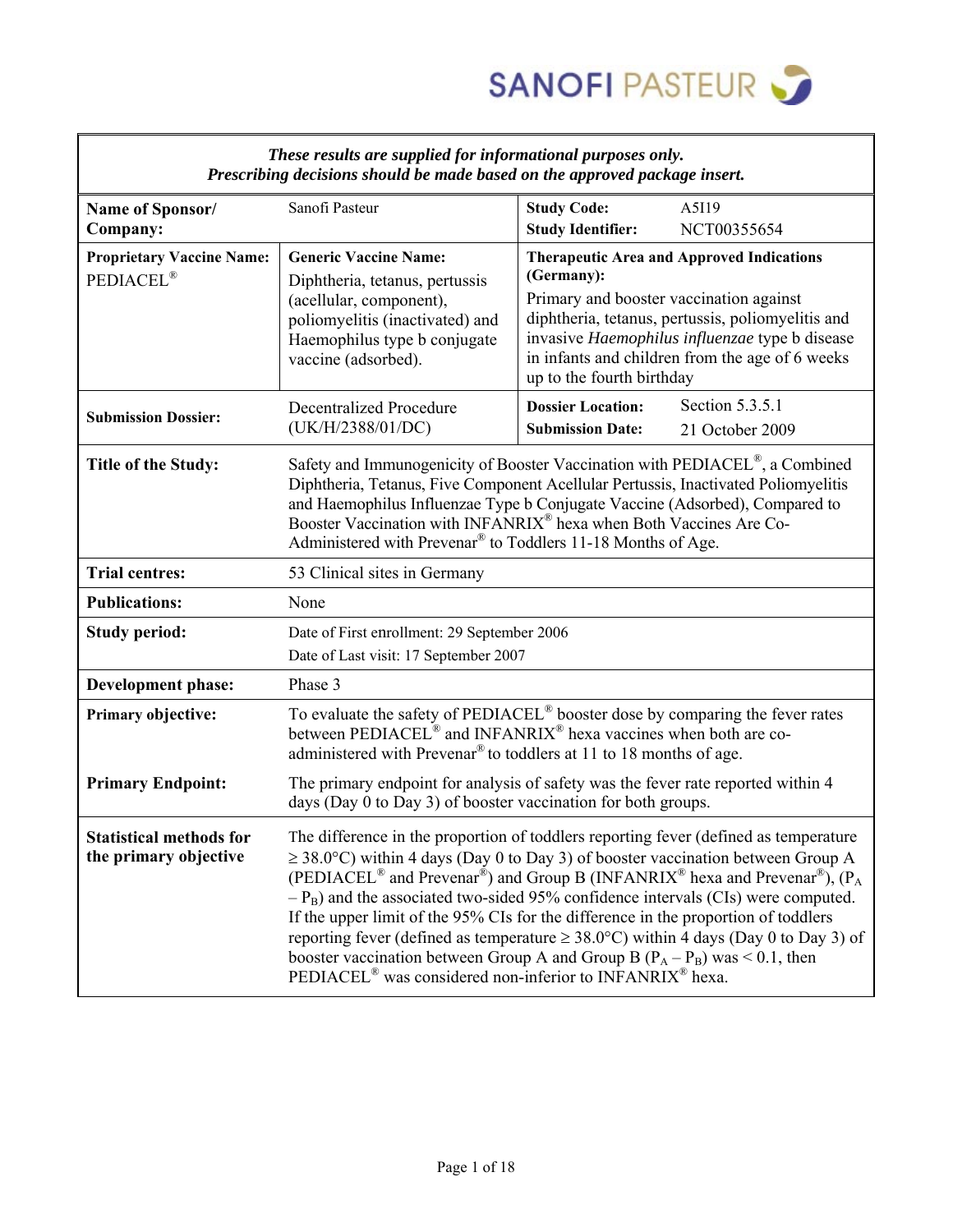| <b>Secondary objectives:</b>    | Safety:                                                                                                                                                                                                                                                                                                                                                                                                                                     |
|---------------------------------|---------------------------------------------------------------------------------------------------------------------------------------------------------------------------------------------------------------------------------------------------------------------------------------------------------------------------------------------------------------------------------------------------------------------------------------------|
|                                 | • To show whether the incidence rate of fever (defined as temperature $\geq$<br>$38.0^{\circ}$ C) reported within 4 days of booster vaccination is lower with<br>PEDIACEL <sup>®</sup> .                                                                                                                                                                                                                                                    |
|                                 | • To describe the incidence rate of severe fever (defined as temperature<br>$\geq$ 39.6°C) within 4 days post-vaccination.                                                                                                                                                                                                                                                                                                                  |
|                                 | <b>Immunogenicity:</b>                                                                                                                                                                                                                                                                                                                                                                                                                      |
|                                 | $\bullet$ To describe the antibody responses to all antigens in PEDIACEL <sup>®</sup> ,<br>$INFANRIX^{\circledast}$ hexa, Prevenar <sup>®</sup> and ENGERIX <sup>®</sup> -B Kinder vaccines in a<br>subgroup of subjects at baseline and post-vaccination.                                                                                                                                                                                  |
| <b>Secondary endpoint:</b>      | <b>Safety Assessment:</b>                                                                                                                                                                                                                                                                                                                                                                                                                   |
|                                 | • If non-inferiority of PEDIACEL <sup>®</sup> to INFANRIX <sup>®</sup> hexa was achieved<br>and the upper limit of the 95% CI of the difference in the proportion of<br>toddlers reporting fever (defined as temperature $\geq 38.0^{\circ}$ C) within 4<br>days of booster vaccination between Group A and Group B $(P_A - P_B)$<br>was < 0, then PEDIACEL <sup>®</sup> was considered superior to $\text{INFANRIX}$ <sup>®</sup><br>hexa. |
|                                 | • The incidence rate of severe fever (defined as temperature $\geq 39.6$ °C)<br>reported within 4 days post-vaccination for both groups.                                                                                                                                                                                                                                                                                                    |
|                                 | <b>Immunogenicity Assessment:</b>                                                                                                                                                                                                                                                                                                                                                                                                           |
|                                 | • The parameters for the secondary immunogenicity endpoints were:                                                                                                                                                                                                                                                                                                                                                                           |
|                                 | (i). Proportion of subjects achieving seroprotective titres at 1 month (28)<br>to 42 days) post-vaccination to the following antigens:                                                                                                                                                                                                                                                                                                      |
|                                 | • Polyribosylribitol phosphate (PRP) (at the level of $\geq 1.0 \mu g/mL$ )<br>• Diphtheria toxoid (at the level of $\geq 0.1$ IU/mL)                                                                                                                                                                                                                                                                                                       |
|                                 | • Tetanus toxoid (at the level of $\geq 0.1$ IU/mL)                                                                                                                                                                                                                                                                                                                                                                                         |
|                                 | • Poliovirus types 1, 2 and 3 (at a titre of $\geq$ 1:8 dilution [dil])*                                                                                                                                                                                                                                                                                                                                                                    |
|                                 | • Hepatitis B (at the level of $\geq 10$ mIU/mL)                                                                                                                                                                                                                                                                                                                                                                                            |
|                                 | • Pneumococcal serotypes 4, $6B$ , $9V$ , 14, 18C, 19F and 23F (at a<br>level $\geq$ 0.15 µg/mL).                                                                                                                                                                                                                                                                                                                                           |
|                                 | *Referred to in tables as $\geq$ 1:8 1/dil.                                                                                                                                                                                                                                                                                                                                                                                                 |
|                                 | (ii). Geometric mean titres (GMTs) for antibodies against all antigens<br>(PRP, diphtheria toxoid, tetanus toxoid, poliovirus types 1, 2 and 3,<br>hepatitis B, pneumococcal serotypes [4, 6B, 9V, 14, 18C, 19F and 23F],<br>PT, FHA, PRN and FIM) at baseline and 1 month (28 to 42 days) post-<br>vaccination.                                                                                                                            |
|                                 | (iii). Proportion of subjects achieving a booster response to pertussis<br>antigens PT, FHA, PRN and FIM from baseline to 1 month (28 to 42)<br>days) post-vaccination.                                                                                                                                                                                                                                                                     |
| <b>Observational objective:</b> | To describe the safety profile of booster vaccination with PEDIACEL® or<br>INFANRIX <sup>®</sup> hexa vaccine when co-administered with Prevenar <sup>®</sup> at Visit<br>1, and the safety profile of ENGERIX <sup>®</sup> -B Kinder administered at Visit 2.                                                                                                                                                                              |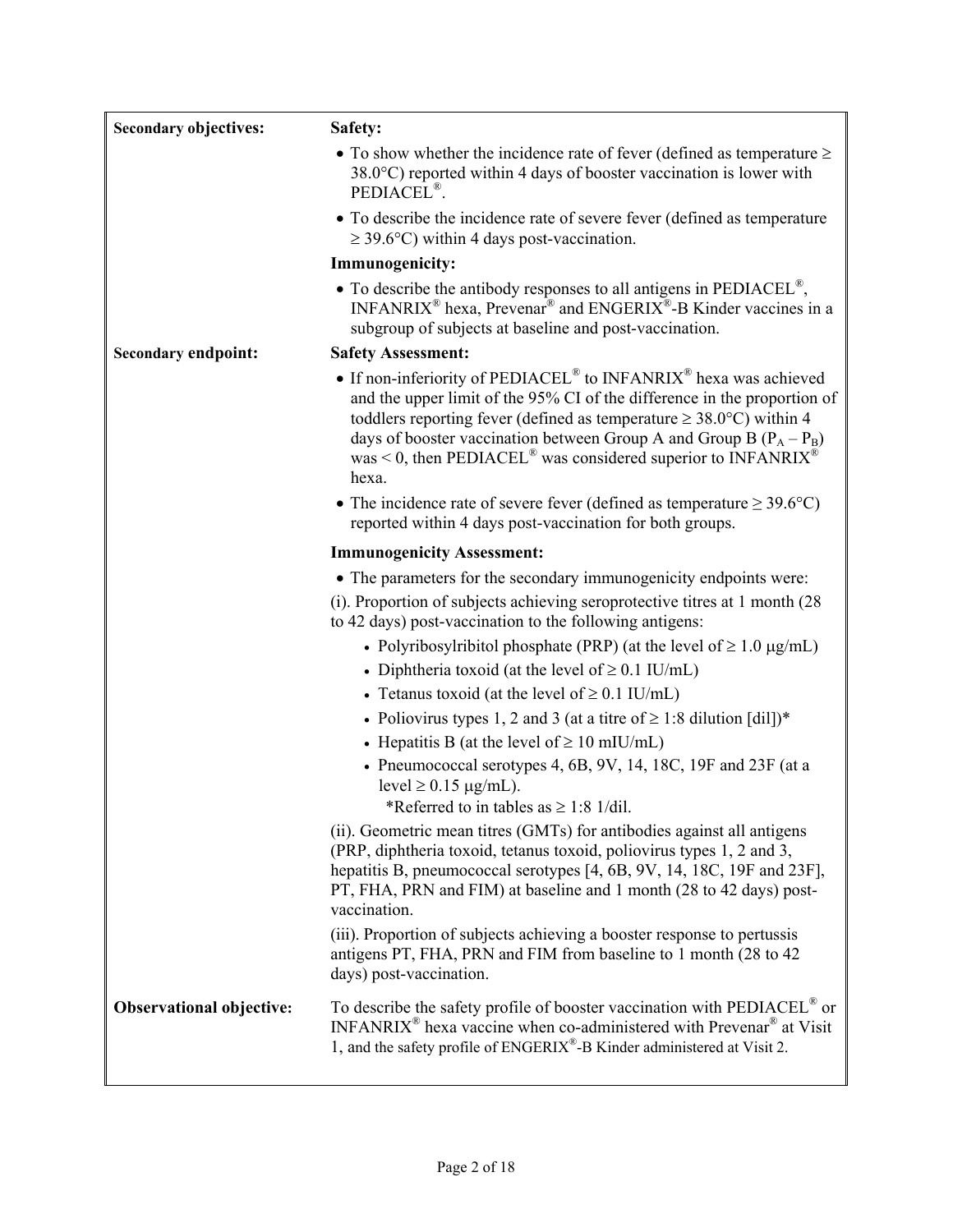| <b>Observational endpoints:</b>       | following:                                                                                                                                                                                                                                                                                                                                                                                                                                                                                                                                     | The number and percentage of subjects in both groups with any of the                                                                                                                                                                                                |  |  |  |  |  |  |  |
|---------------------------------------|------------------------------------------------------------------------------------------------------------------------------------------------------------------------------------------------------------------------------------------------------------------------------------------------------------------------------------------------------------------------------------------------------------------------------------------------------------------------------------------------------------------------------------------------|---------------------------------------------------------------------------------------------------------------------------------------------------------------------------------------------------------------------------------------------------------------------|--|--|--|--|--|--|--|
|                                       |                                                                                                                                                                                                                                                                                                                                                                                                                                                                                                                                                | • Solicited injection site reactions (tenderness, erythema and<br>swelling) reported from Day 0 to Day 7 following each vaccination                                                                                                                                 |  |  |  |  |  |  |  |
|                                       | • Extensive limb swelling solicited and reported from Day 0 to Day 7<br>following each booster (PEDIACEL <sup>®</sup> or INFANRIX <sup>®</sup> hexa)<br>vaccination<br>• Solicited systemic reactions (fever, vomiting, abnormal crying,<br>drowsiness, loss of appetite and irritability) reported from Day 0 to<br>Day 7 following each vaccination; for subjects in Group B, solicited<br>systemic reactions were collected for 7 days after Visit 2                                                                                        |                                                                                                                                                                                                                                                                     |  |  |  |  |  |  |  |
|                                       |                                                                                                                                                                                                                                                                                                                                                                                                                                                                                                                                                |                                                                                                                                                                                                                                                                     |  |  |  |  |  |  |  |
|                                       |                                                                                                                                                                                                                                                                                                                                                                                                                                                                                                                                                | • Unsolicited Adverse Events (AEs) reported within 28 days<br>following each vaccination; for subjects in Group B, unsolicited AEs<br>were collected for 28 days after Visit 2                                                                                      |  |  |  |  |  |  |  |
|                                       |                                                                                                                                                                                                                                                                                                                                                                                                                                                                                                                                                | • Serious Adverse Events (SAEs) reported from the time the consent<br>form was signed and throughout the course of the study.<br>A diary card was used to record solicited reactions (from Day 0 to 7)<br>and unsolicited AEs (for 28 days after each vaccination). |  |  |  |  |  |  |  |
| <b>Methodology / Trial</b><br>Design: | Randomised, double-blind (maintained up to 1 month post-immunisation<br>[Visit 2]), controlled, multi-centre and 2-armed Phase III study in<br>Germany in which toddlers previously primed with a hexavalent vaccine<br>at 2, 3 and 4 months of age, received a booster dose of $\text{PEDIACEL}^{\omega}$ or<br>INFANRIX <sup>®</sup> hexa vaccine co-administered with Prevenar <sup>®</sup> at 11 to 18<br>months of age. Eligible toddlers were randomly assigned to 1 of the 2<br>study groups:                                           |                                                                                                                                                                                                                                                                     |  |  |  |  |  |  |  |
|                                       | <b>Study Groups</b>                                                                                                                                                                                                                                                                                                                                                                                                                                                                                                                            |                                                                                                                                                                                                                                                                     |  |  |  |  |  |  |  |
|                                       | <b>PEDIACEL</b> ® (0.5 mL) as a booster dose (following a primary<br><b>Group A</b><br>series with a hexavalent vaccine) administered concomitantly<br>with the first dose of Prevenar <sup>®</sup> (0.5 mL) at 11 to 18 months<br>followed by ENGERIX®-B Kinder (0.5 mL) 1 month later, at<br>12 to 19 months.                                                                                                                                                                                                                                |                                                                                                                                                                                                                                                                     |  |  |  |  |  |  |  |
|                                       | <b>INFANRIX<sup>®</sup> hexa</b> (0.5 mL) as a booster dose (following a<br><b>Group B</b><br>primary series with a hexavalent vaccine) administered<br>concomitantly with the first dose of Prevenar® (0.5 mL) at 11<br>to 18 months.<br>Subjects in both groups were followed-up for approximately 2 months.<br>All subjects received a second dose of Prevenar <sup>®</sup> at the end of the follow-<br>up period, approximately 2 months after the first dose. The second dose<br>was provided by the Sponsor outside of the study scope. |                                                                                                                                                                                                                                                                     |  |  |  |  |  |  |  |
|                                       |                                                                                                                                                                                                                                                                                                                                                                                                                                                                                                                                                |                                                                                                                                                                                                                                                                     |  |  |  |  |  |  |  |
|                                       |                                                                                                                                                                                                                                                                                                                                                                                                                                                                                                                                                | The term "booster vaccine" referenced herein is defined as the<br>investigational vaccine PEDIACEL <sup>®</sup> or the control vaccine INFANRIX <sup>®</sup><br>hexa and does not include Prevenar <sup>®</sup> or ENGERIX <sup>®</sup> -B Kinder.                  |  |  |  |  |  |  |  |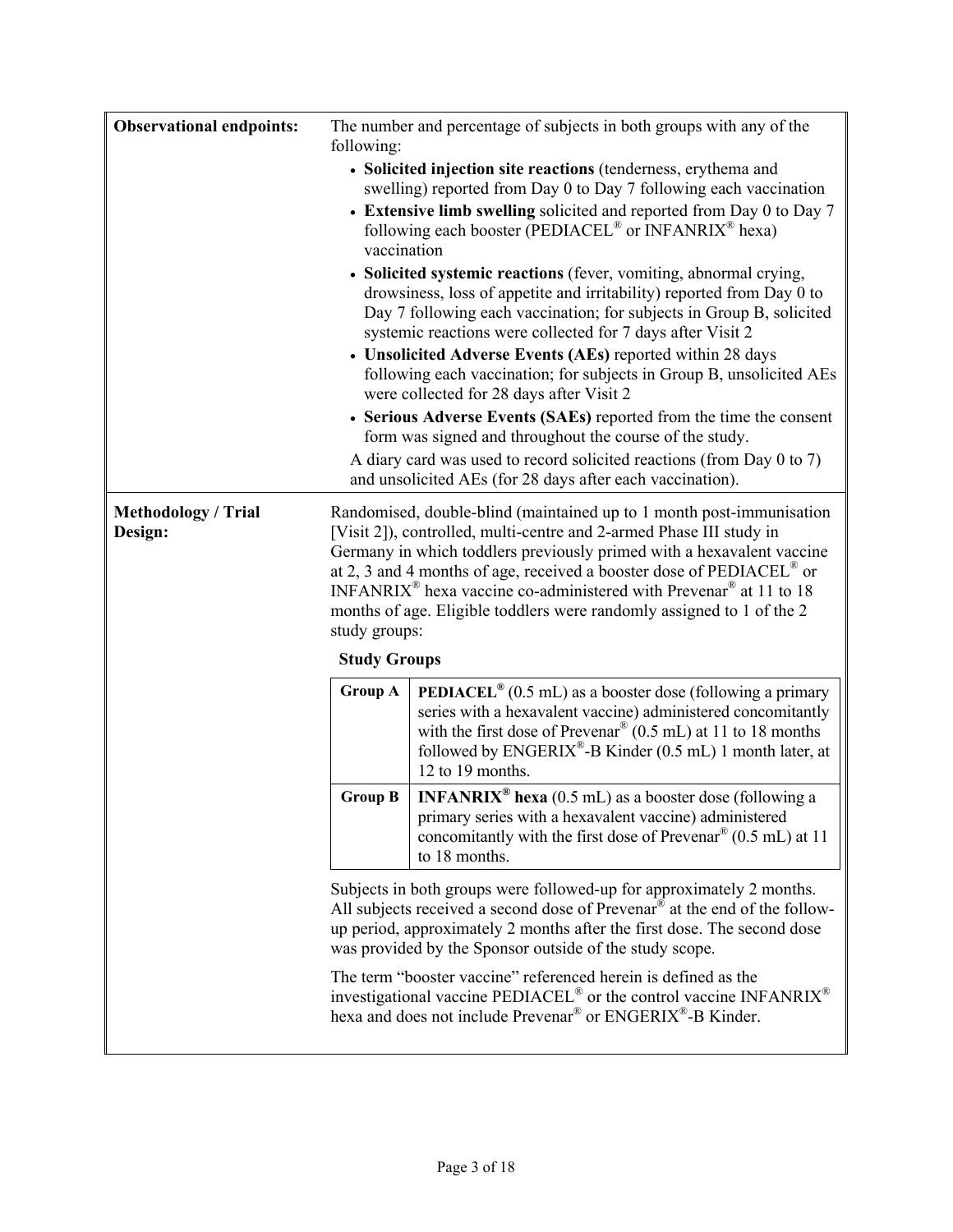| Sample size:                                                                                                       | Originally, the study was planned to enroll 1200 subjects (600 per group).<br>Of the 600 subjects per group, a subgroup of 170 subjects per group was to<br>be evaluated for immunogenicity endpoints. Owing to slow enrolment,<br>several alternative sample size calculations were examined to ensure a<br>minimum power of 80% (discussed in the Statistical Methods section<br>below). The final number of randomised subjects was 847 of which 190<br>were in the immunogenicity subset                                                                                                                                                                                                                                                                                                                                                                                                                                                                                                                                                                                                                                                           |
|--------------------------------------------------------------------------------------------------------------------|--------------------------------------------------------------------------------------------------------------------------------------------------------------------------------------------------------------------------------------------------------------------------------------------------------------------------------------------------------------------------------------------------------------------------------------------------------------------------------------------------------------------------------------------------------------------------------------------------------------------------------------------------------------------------------------------------------------------------------------------------------------------------------------------------------------------------------------------------------------------------------------------------------------------------------------------------------------------------------------------------------------------------------------------------------------------------------------------------------------------------------------------------------|
| <b>Schedules of Vaccination</b><br>and Specimen Collection<br>and Duration of<br><b>Participation in the Trial</b> | Subjects were randomised to receive either PEDIACEL® with Prevenar®<br>at Visit 1 and $ENGERIX^{\otimes}$ -B Kinder at Visit 2 (Group A) or INFANRIX <sup>®</sup><br>hexa with Prevenar® at Visit 1 (Group B). Total duration of the follow-up<br>period was 2 months (Visit 1 to Visit 3) for all subjects. All subjects<br>received a second dose of Prevenar <sup>®</sup> at the end of the follow-up period,<br>approximately 2 months after the first dose.                                                                                                                                                                                                                                                                                                                                                                                                                                                                                                                                                                                                                                                                                       |
| <b>Inclusion criteria:</b>                                                                                         | • Toddlers 11 to 18 months of age (from the $11th$ month birthday to 1<br>day prior to the $19th$ month birthday) who previously received the<br>primary immunisation series with a hexavalent vaccine (consisting of<br>three doses of diphtheria, tetanus, pertussis, poliomyelitis, hepatitis B<br>and H. influenzae type b combined vaccine administered within the<br>first 9 months of life). The interval period between the $3rd$ dose of the<br>primary series and the booster dose was at least 6 months.<br>• Informed consent form (ICF) signed by both parents or by the legal<br>guardian.<br>• Parents or a legal guardian were able to read and write the German<br>language.<br>• Parents or a legal guardian were able to attend all scheduled visits and to<br>comply with the study procedures.                                                                                                                                                                                                                                                                                                                                    |
| <b>Exclusion criteria:</b>                                                                                         | • Presence of fever (defined as rectal body temperature $\geq 38.0^{\circ}$ C) reported<br>within the last 72 hours.<br>• Moderate or severe acute illness with or without fever.<br>• Participation in another clinical trial in the 30 days preceding study<br>vaccination.<br>• Planned participation in another clinical trial during the present study<br>period.<br>• Immunisation with a pneumococcal vaccine prior to study vaccination<br>or planned during the participation in the study<br>• Received more than 3 doses of a hexavalent vaccine prior to study<br>vaccination.<br>• Received any vaccination in the 30 days preceding the trial.<br>• History of serological/microbiologically-confirmed diagnosis of<br>infection due to pertussis, tetanus, diphtheria, poliomyelitis, hepatitis B,<br>H. influenzae type b and/or Streptococcus pneumoniae.<br>Congenital or acquired humoral/cellular immunodeficiency or<br>$\bullet$<br>immunosuppressive therapy such as long-term systemic corticosteroids<br>therapy ( $\geq$ 2 mg/kg/day prednisone equivalent for $\geq$ 14 days in the 30<br>days prior to study vaccination). |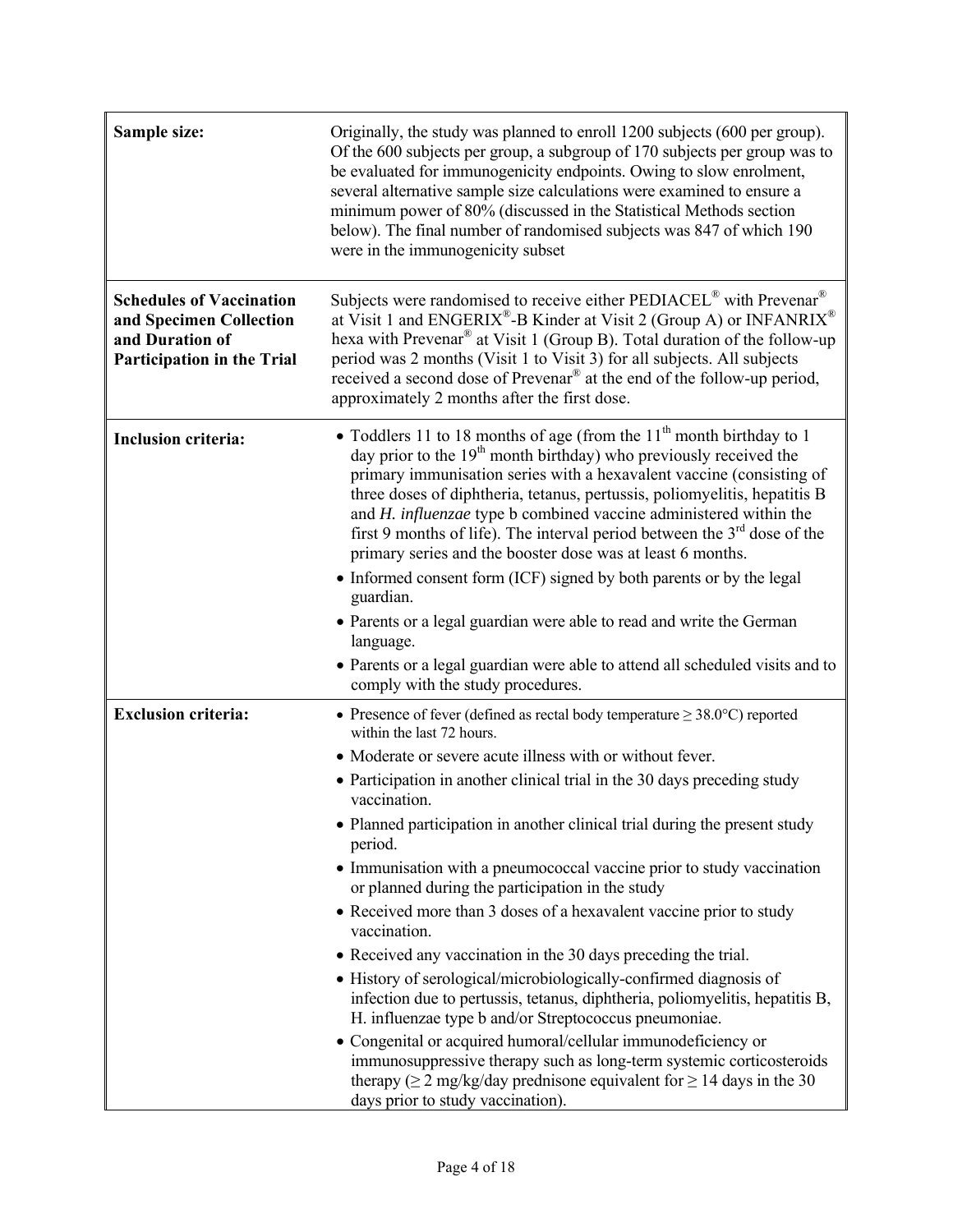| <b>Exclusion criteria</b><br>(Continued):     | • Systemic or local hypersensitivity to any of the study vaccine<br>components (including neomycin, streptomycin, polymyxin B and<br>formaldehyde).<br>• History of a life-threatening reaction (such as encephalopathy,<br>Hypotonic-Hyporesponsive Episode (HHE), rectal body temperature $\geq$<br>$40.0^{\circ}$ C, convulsions with or without fever) to any vaccine containing the<br>same components as the study vaccines.<br>• Blood or blood-derived products (immunoglobulins) received during 3<br>months prior to study vaccination.<br>• Known human immunodeficiency virus seropositivity.<br>• Known thrombocytopenia or a bleeding disorder contraindicating IM<br>vaccination.<br>• History of encephalopathy, seizures or progressive, evolving or unstable<br>neurological condition.<br>• Clinically significant findings on review of systems that might interfere<br>with study vaccination or which, in the opinion of the Investigator,<br>would interfere with the evaluation of the study vaccine/objectives or<br>pose a health risk to the subject. |
|-----------------------------------------------|----------------------------------------------------------------------------------------------------------------------------------------------------------------------------------------------------------------------------------------------------------------------------------------------------------------------------------------------------------------------------------------------------------------------------------------------------------------------------------------------------------------------------------------------------------------------------------------------------------------------------------------------------------------------------------------------------------------------------------------------------------------------------------------------------------------------------------------------------------------------------------------------------------------------------------------------------------------------------------------------------------------------------------------------------------------------------------|
| <b>Product Under</b><br><b>Investigation:</b> | <b>PEDIACEL<sup>®</sup>:</b> Diphtheria, tetanus, five component acellular pertussis,<br>inactivated poliomyelitis and H. influenzae type b conjugate vaccine,<br>adsorbed.                                                                                                                                                                                                                                                                                                                                                                                                                                                                                                                                                                                                                                                                                                                                                                                                                                                                                                      |
| <b>Form/Dose/Route:</b>                       | Liquid / 0.5 mL / Intramuscular (IM)                                                                                                                                                                                                                                                                                                                                                                                                                                                                                                                                                                                                                                                                                                                                                                                                                                                                                                                                                                                                                                             |
| <b>Batch number:</b>                          | C2415AA                                                                                                                                                                                                                                                                                                                                                                                                                                                                                                                                                                                                                                                                                                                                                                                                                                                                                                                                                                                                                                                                          |
| <b>Manufacturer</b>                           | Sanofi Pasteur (formerly Aventis Pasteur)                                                                                                                                                                                                                                                                                                                                                                                                                                                                                                                                                                                                                                                                                                                                                                                                                                                                                                                                                                                                                                        |
| <b>Control Product:</b>                       | <b>INFANRIX<sup>®</sup> hexa:</b> Diphtheria, tetanus, acellular pertussis, hepatitis B<br>recombinant (adsorbed), inactivated poliomyelitis and adsorbed conjugated<br>H. influenzae type b vaccine.                                                                                                                                                                                                                                                                                                                                                                                                                                                                                                                                                                                                                                                                                                                                                                                                                                                                            |
| <b>Form/Dose/Route:</b>                       | Liquid / $0.5$ mL / Intramuscular (IM)                                                                                                                                                                                                                                                                                                                                                                                                                                                                                                                                                                                                                                                                                                                                                                                                                                                                                                                                                                                                                                           |
| <b>Batch number:</b>                          | A21CA191A; A21CA192A; A21CA193A, A21CA175A, A21CA202A,<br>A21CA254E, and A21CA267C.                                                                                                                                                                                                                                                                                                                                                                                                                                                                                                                                                                                                                                                                                                                                                                                                                                                                                                                                                                                              |
| <b>Manufacturer:</b>                          | GlaxoSmithKline                                                                                                                                                                                                                                                                                                                                                                                                                                                                                                                                                                                                                                                                                                                                                                                                                                                                                                                                                                                                                                                                  |
| <b>Other Product 1:</b>                       | Prevenar <sup>®</sup> : Pneumococcal saccharide conjugated vaccine, adsorbed.                                                                                                                                                                                                                                                                                                                                                                                                                                                                                                                                                                                                                                                                                                                                                                                                                                                                                                                                                                                                    |
| <b>Form/Dose/Route:</b>                       | Liquid / 0.5 mL / Intramuscular (IM)                                                                                                                                                                                                                                                                                                                                                                                                                                                                                                                                                                                                                                                                                                                                                                                                                                                                                                                                                                                                                                             |
| <b>Batch number:</b>                          | 20587                                                                                                                                                                                                                                                                                                                                                                                                                                                                                                                                                                                                                                                                                                                                                                                                                                                                                                                                                                                                                                                                            |
| Manufacturer:                                 | <b>Wyeth Pharmaceuticals</b>                                                                                                                                                                                                                                                                                                                                                                                                                                                                                                                                                                                                                                                                                                                                                                                                                                                                                                                                                                                                                                                     |
| <b>Other Product 2:</b>                       | Engerix <sup>®</sup> -B Kinder: Hepatitis B recombinant vaccine, adsorbed.                                                                                                                                                                                                                                                                                                                                                                                                                                                                                                                                                                                                                                                                                                                                                                                                                                                                                                                                                                                                       |
| <b>Form/Dose/Route:</b>                       | Liquid / 0.5 mL / Subcutaneous (SC)                                                                                                                                                                                                                                                                                                                                                                                                                                                                                                                                                                                                                                                                                                                                                                                                                                                                                                                                                                                                                                              |
| <b>Batch number:</b>                          | AHBVB105AK                                                                                                                                                                                                                                                                                                                                                                                                                                                                                                                                                                                                                                                                                                                                                                                                                                                                                                                                                                                                                                                                       |
| Manufacturer                                  | GlaxoSmithKline                                                                                                                                                                                                                                                                                                                                                                                                                                                                                                                                                                                                                                                                                                                                                                                                                                                                                                                                                                                                                                                                  |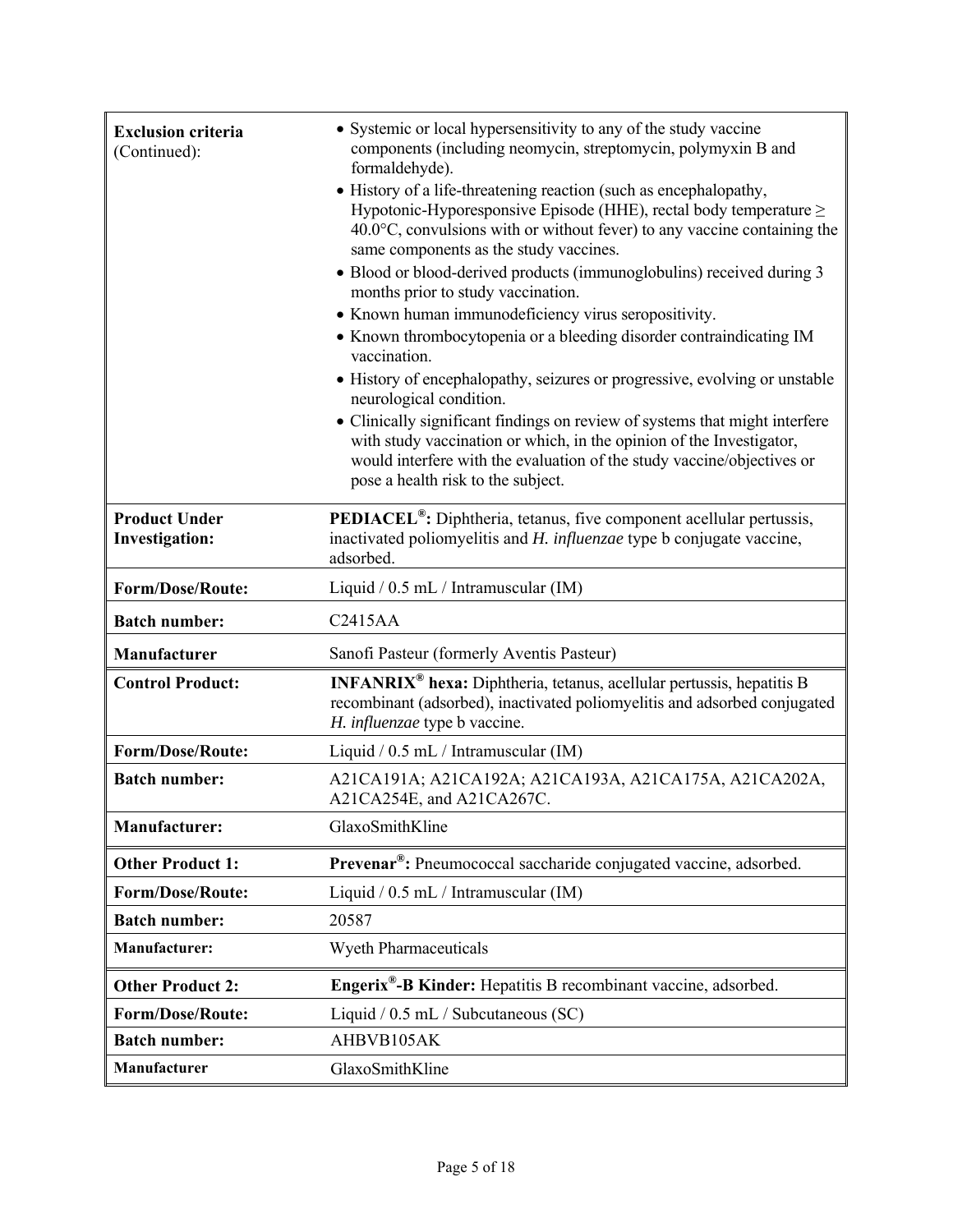| <b>Statistical methods:</b> | <b>Primary Objective and Hypothesis:</b>                                                                                                                                                                                                                                                                                                                                                                                                                                                                     |
|-----------------------------|--------------------------------------------------------------------------------------------------------------------------------------------------------------------------------------------------------------------------------------------------------------------------------------------------------------------------------------------------------------------------------------------------------------------------------------------------------------------------------------------------------------|
|                             | The difference in the proportion of toddlers reporting fever (temperature $\geq$<br>38.0°C) within 4 days (Day 0 to Day 3) of booster vaccination between<br>groups A and B $(P_A - P_B)$ and the associated two-sided 95% CIs were<br>computed.                                                                                                                                                                                                                                                             |
|                             | • If the upper limit of the 95% CI was $< 0.1$ , then PEDIACEL <sup>®</sup> was<br>considered non-inferior to INFANRIX <sup>®</sup> hexa.                                                                                                                                                                                                                                                                                                                                                                    |
|                             | <b>Secondary Objectives: - Safety</b>                                                                                                                                                                                                                                                                                                                                                                                                                                                                        |
|                             | • If non-inferiority of PEDIACEL <sup>®</sup> to INFANRIX <sup>®</sup> hexa was achieved<br>and the upper limit of the 95% CI of the difference in the proportion of<br>toddlers reporting fever (defined as temperature $\geq 38.0^{\circ}$ C) within 4 days<br>(Day 0 to Day 3) of booster vaccination between Groups A and B ( $P_A$ –<br>$P_B$ ) was < 0, then PEDIACEL <sup>®</sup> was considered superior to INFANRIX <sup>®</sup><br>hexa.                                                           |
|                             | • The proportion of toddlers reporting severe fever (temperature $\geq$<br>$39.6^{\circ}$ C) within 4 days post-vaccination and the 95% CI was<br>calculated.                                                                                                                                                                                                                                                                                                                                                |
|                             | <b>Secondary Objectives: - Immunogenicity</b>                                                                                                                                                                                                                                                                                                                                                                                                                                                                |
|                             | Proportion of subjects achieving seroprotective titres at 1 month (28 to<br>42 days) post-vaccination and the 95% CIs for the following antigens:                                                                                                                                                                                                                                                                                                                                                            |
|                             | • PRP (at the level of $\geq 1.0 \mu g/mL$ )                                                                                                                                                                                                                                                                                                                                                                                                                                                                 |
|                             | • Diphtheria toxoid (at the level of $\geq 0.1$ IU/mL)                                                                                                                                                                                                                                                                                                                                                                                                                                                       |
|                             | • Tetanus toxoid (at the level of $\geq$ 0.1 IU/mL)                                                                                                                                                                                                                                                                                                                                                                                                                                                          |
|                             | • Poliovirus types 1, 2 and 3 (at a titre of $\ge$ 1:8 dil)                                                                                                                                                                                                                                                                                                                                                                                                                                                  |
|                             | • Hepatitis B (at the level of $\geq 10$ mIU/mL)                                                                                                                                                                                                                                                                                                                                                                                                                                                             |
|                             | • Pneumococcal serotypes 4, 6B, 9V, 14, 18C, 19F and 23F (at a level $\ge$<br>$0.15 \mu g/mL$ ).                                                                                                                                                                                                                                                                                                                                                                                                             |
|                             | GMTs and the 95% CIs were calculated for antibodies against all<br>antigens - (PRP-T, diphtheria toxoid, tetanus toxoid, poliovirus types 1, 2<br>and 3, and pneumococcal serotypes [4, 6B, 9V, 14, 18C, 19F and 23F] PT,<br>FHA, PRN and FIM) and hepatitis B (where applicable) in the study<br>groups at baseline and at 1 month (28 to 42 days) post-vaccination. The<br>GMTs for hepatitis B for Group A were calculated at Visit 2 and 1 month<br>(28 to 42 days) post-vaccination against hepatitis B |
|                             | Proportion of subjects achieving a booster response (defined as $\geq$ 4-fold<br>rise from baseline if baseline antibody response was < 4xlower limit of<br>quantitation (LLOQ), and $\geq$ 2-fold rise from baseline if baseline antibody<br>response was $\geq 4xLLOQ$ to pertussis antigens PT, FHA, PRN and FIM<br>and the 95% CI was calculated from baseline to 1 month (28 to 42 days)<br>post-vaccination.                                                                                           |
|                             | <b>Observational Objective:</b>                                                                                                                                                                                                                                                                                                                                                                                                                                                                              |
|                             | The number and percentage of subjects reporting solicited injection site<br>reactions (tenderness, erythema and swelling), extensive limb swelling, and<br>solicited systemic reactions (fever, vomiting, abnormal crying, drowsiness,<br>loss of appetite and irritability) were presented by group.                                                                                                                                                                                                        |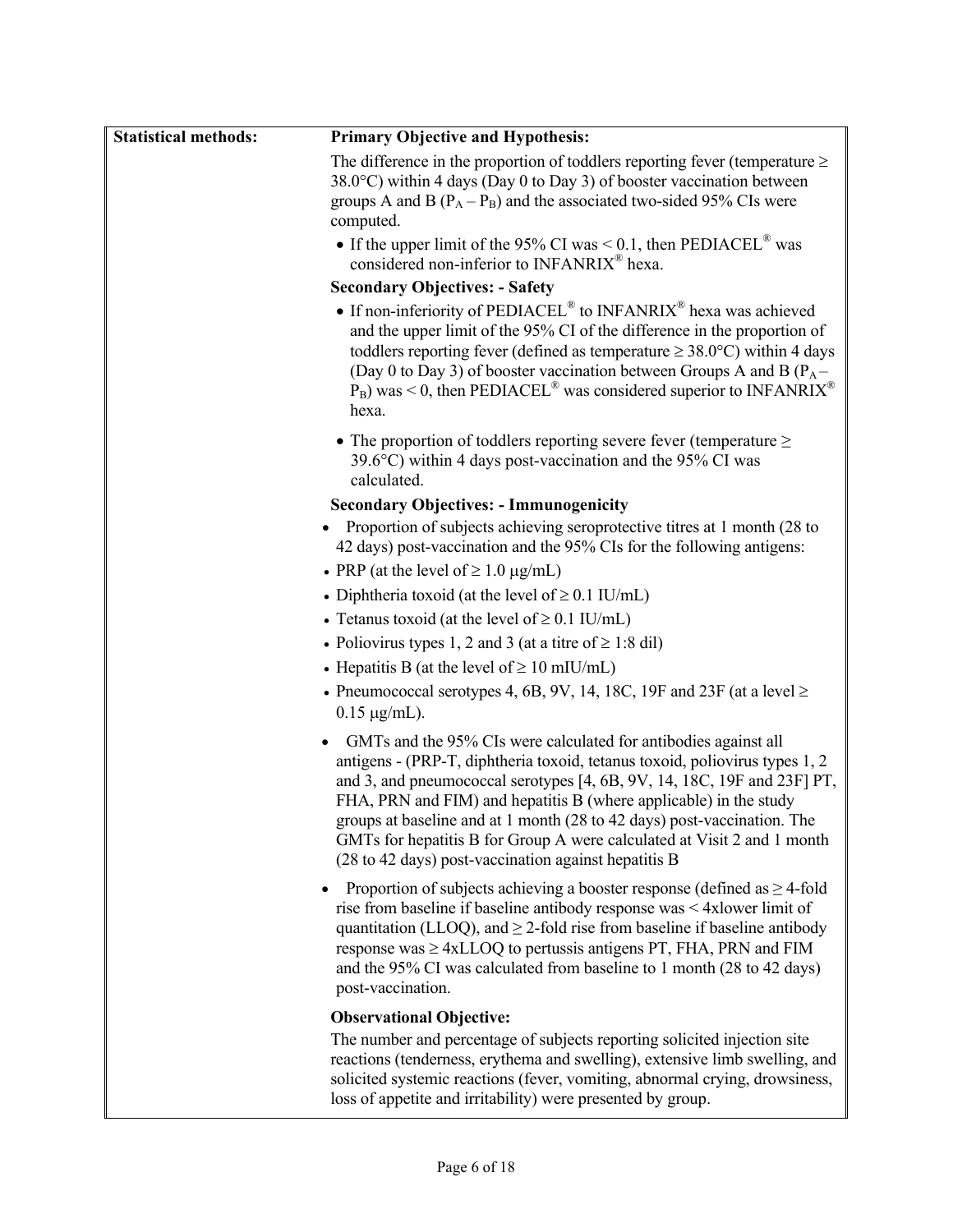Unsolicited AEs and SAEs were summarised as:

- number of events
- number and percentage of subjects reporting the events
- their relationship to the study vaccines (for unsolicited events only) by group.

#### **Sample Size and Power Estimation:**

Owing to slow enrolment due to the introduction of reimbursement for the concomitantly administered vaccine (Prevenar®), and loss of the cohort of eligible subjects for inclusion in the trial, the planned sample size was not achieved and a recalculation of power was performed based on different sample sizes:

#### **Table 1: Sample Size and Power**

| <b>Total Sample Size</b> | <b>Sample Size Per Group</b> | Power |
|--------------------------|------------------------------|-------|
| 788                      | 394                          | 80%   |
| 800                      | 400                          | 81%   |
| 1044                     | 522                          | 90%   |
| 1200                     | 600                          | 93%   |

Thus, for the primary hypothesis, a sample size of 394 evaluable subjects per group was sufficient to show non-inferiority, assuming an expected fever rate of 38%, delta=10% and power=80%. With an attrition rate of 5%, at least 830 subjects (415 per group) needed to be enrolled.

For the immunogenicity subset, no minimum sample size was established given the descriptive nature of the endpoint.

### **Results:**

### **Disposition of subjects**

Table 2 presents a summary of subject disposition.

## **Immunogenicity Subset:**

Of the 190 subjects that were randomised to the immunogenicity subset, 94 subjects were in the PEDIACEL<sup>®</sup> group and 96 subjects were in the INFANRIX<sup>®</sup> hexa group. Among these, 182 were included in the full analysis set (FAS) (92 subjects in the PEDIACEL<sup>®</sup> group and 90 subjects in the INFANRIX<sup>®</sup> hexa group). The subjects included in each of the analysis sets (SAS, FAS and PP) are presented in Table 2.

## **Demographic and Baseline Characteristics**

There were 247 (58.5%) males in the PEDIACEL<sup>®</sup> group and 216 (51.3%) males in the INFANRIX<sup>®</sup> hexa group. The mean age at booster vaccination was similar between the 2 groups (14.0 and 14.1 months at Visit 1 in the PEDIACEL® and INFANRIX® hexa groups respectively) and confirmed an 11 to 18 month vaccination schedule.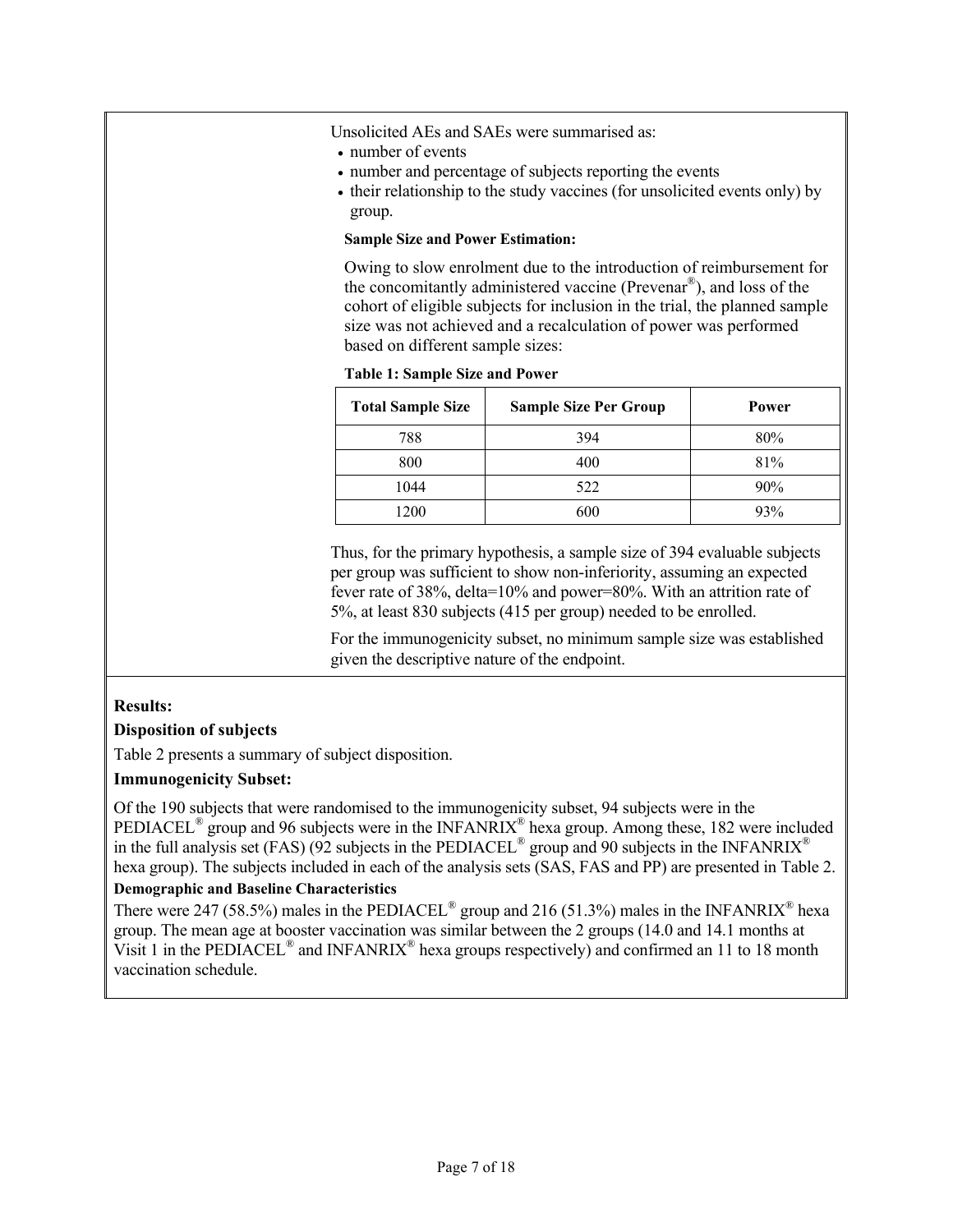|                                                | <b>PEDIACEL®</b> [1] | <b>INFANRIX<sup>®</sup></b> hexa [1] | <b>Total</b> |
|------------------------------------------------|----------------------|--------------------------------------|--------------|
|                                                | $n$ (%)              | $n$ (%)                              | n(%)         |
| <b>Enrolled</b>                                |                      |                                      | 855          |
| <b>Randomised Subjects</b>                     | 423                  | 424                                  | 847          |
| Completed the Study [2]                        | $420(99.3)*$         | 417 (98.3)                           | 837 (98.8)   |
| Did Not Complete the Study [2,3]               | 3(0.7)               | 7(1.7)                               | 10(1.2)      |
| Serious Adverse Event [2]                      | 0(0.0)               | 0(0.0)                               | 0(0.0)       |
| Other Adverse Event [2]                        | 0(0.0)               | 0(0.0)                               | 0(0.0)       |
| Non-Compliance With the Protocol [2]           | 1(0.2)               | 2(0.5)                               | 3(0.4)       |
| Lost to Follow-Up $[2]$                        | 1(0.2)               | 3(0.7)                               | 4(0.5)       |
| Voluntary Withdrawal Not Due to Adverse        | 1(0.2)               | 2(0.5)                               | 3(0.4)       |
| Event $[2]$                                    |                      |                                      |              |
| <b>Received Booster Vaccines as Randomised</b> | 423                  | 422                                  | 845          |
| <b>Safety Analysis Set [4]</b>                 | 422                  | 421                                  | 843          |
| <b>Subject Disposition for Immunogenicity</b>  |                      |                                      |              |
| <b>Randomised for Immunogenicity</b>           | 94                   | 96                                   | 190          |
| Full Analysis Set [5,7]                        | 92 (97.9)            | 90 (93.8)                            | 182 (95.8)   |
| Per-Protocol (PP) Analysis Set for All         | 79 (84.0)            | 80 (83.3)                            | 159 (83.7)   |
| Antigens Excluding Hepatitis B [6,7]           |                      |                                      |              |
| Per-Protocol (PP) Analysis Set for Hepatitis B | 76 (80.9)            | 80 (83.3)                            | 156(82.1)    |
| [6,7]                                          |                      |                                      |              |

#### **Table 2: Summary of Subject Disposition and Data Sets Analysed**

[1] Both vaccines were to be administered concomitantly with Prevenar®. PEDIACEL® subjects received PEDIACEL<sup>®</sup> and Prevena<sup>r®</sup> at 11 to 18 months of age (Visit 1) and ENGERIX<sup>®</sup>-B Kinder 1 month after (12 to 19 months) (Visit 2). INFANRIX<sup>®</sup> hexa subjects received INFANRIX<sup>®</sup> hexa and Prevenar<sup>®</sup> at 11 to 18 months of age (Visit 1).

[2] Percentages are based on the number of randomised subjects.

[3] Each subject is counted only once according to the primary reason for termination.

[4] Safety Analysis Set: randomised subjects who received the booster vaccination (PEDIACEL<sup>®</sup> or INFANRIX<sup>®</sup>

hexa) and had at least 1 safety assessment. Subjects are classified according to the vaccine they actually received.

[5] Full Analysis Set (FAS): randomised subjects who received the booster vaccination (PEDIACEL® or

INFANRIX® hexa) and had post-booster vaccination blood sample drawn. Subjects are classified by the vaccine group they were randomised to.

[6] Per-Protocol (PP) Analysis Set for All Antigens / Hepatitis B: subjects who were valid for the FAS and did not have a protocol violation that affects the immunogenicity evaluation of results.

[7] Percentages are based on the number of randomised subjects selected for immunogenicity.

Notes: All antigens include PRP, diphtheria, tetanus, polio, pertussis and pneumococcal serotype antigens.

\*Includes a Subject who did not receive ENGERIX®-B Kinder vaccination but did attend all visits (i.e., completed the study).

#### **Immunogenicity**

#### **Seroprotection Rates for PRP, Diphtheria, Tetanus, Polio and Pneumococcal Serotype Antigens:**

Following booster vaccination, the seroprotection rates for PRP ( $> 1.00 \mu g/mL$ ), diphtheria ( $> 0.1$ ) IU/mL), tetanus ( $\geq 0.1$  IU /mL) and polio ( $\geq 1:8$  dil) were all 100.0% in both groups (Table 3). Following co-administration with Prevenar<sup>®</sup>, the seroprotection rates ( $\geq 0.15 \text{ µg/mL}$ ) against the 7 pneumococcal serotypes were similar in both groups and ranged from 75.0% to 100.0% depending on the serotype (Table 3). The analysis using the FAS confirmed the above results.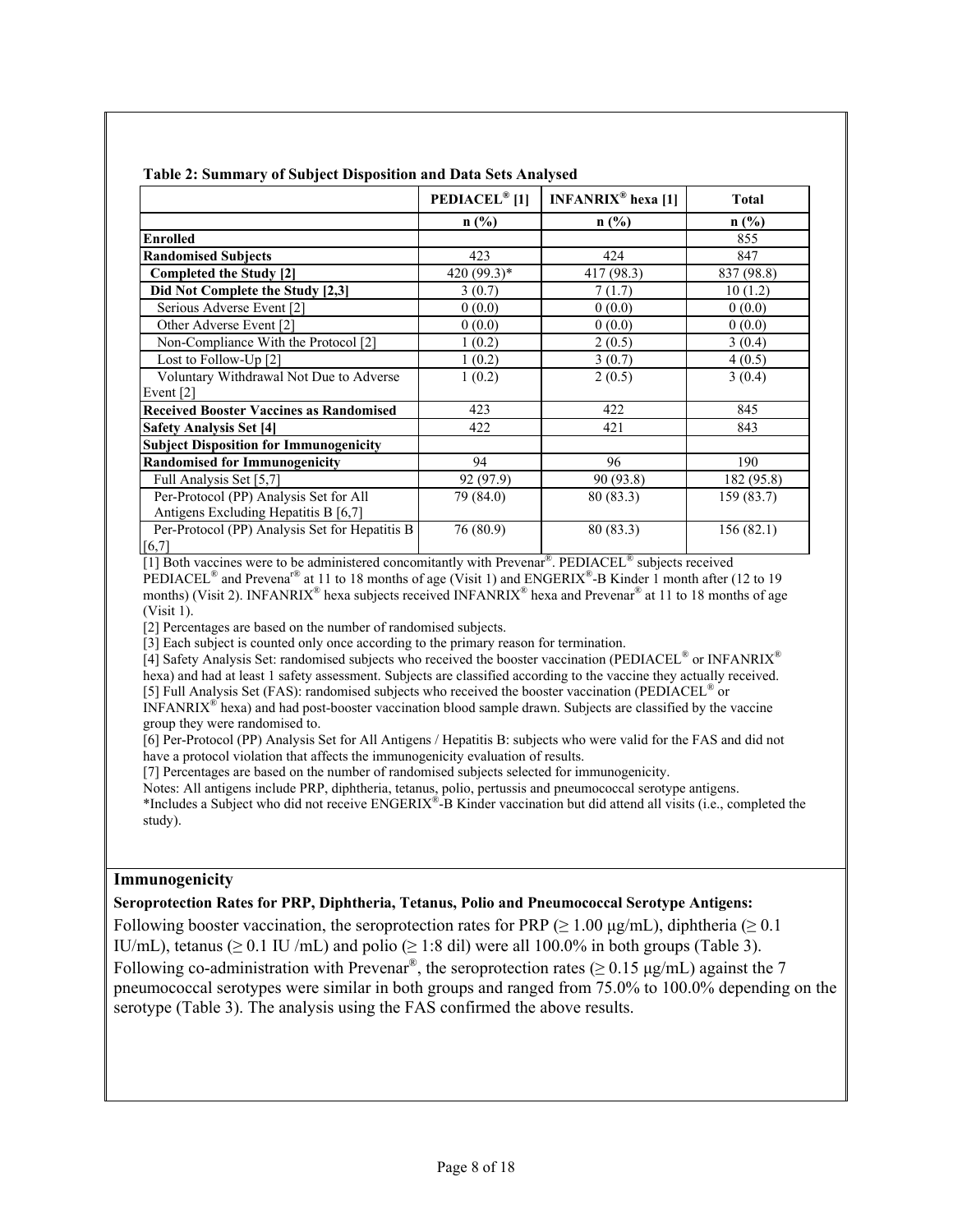| Pneumococcal Serotype Antigens– Per-Protocol Analysis Set for All Antigens Excluding Hepatitis B |       |               |                                  |                                       |               |               |  |  |
|--------------------------------------------------------------------------------------------------|-------|---------------|----------------------------------|---------------------------------------|---------------|---------------|--|--|
|                                                                                                  |       |               | PEDIACEL <sup>®</sup> [1] (N=79) | INFANRIX <sup>®</sup> hexa [1] (N=80) |               |               |  |  |
|                                                                                                  | n/M   | $\frac{6}{6}$ | 95% CI                           | n/M                                   | $\frac{6}{9}$ | 95% CI        |  |  |
| PRP $(\geq 1.00 \text{ µg/mL})$                                                                  | 78/78 | 100.0         | (95.4; 100.0)                    | 80/80                                 | 100.0         | (95.5; 100.0) |  |  |
| Diphtheria Toxoid $( \geq 0.1 \text{ IU/mL} )$                                                   | 78/78 | 100.0         | (95.4; 100.0)                    | 80/80                                 | 100.0         | (95.5; 100.0) |  |  |
| Tetanus Toxoid $( \geq 0.1 \text{ IU/mL} )$                                                      | 78/78 | 100.0         | (95.4; 100.0)                    | 80/80                                 | 100.0         | (95.5; 100.0) |  |  |
| Polio $1 \ge 1:8$ 1/dil)                                                                         | 75/75 | 100.0         | (95.2; 100.0)                    | 79/79                                 | 100.0         | (95.4; 100.0) |  |  |
| Polio 2 ( $\geq$ 1:8 1/dil)                                                                      | 76/76 | 100.0         | (95.3; 100.0)                    | 80/80                                 | 100.0         | (95.5; 100.0) |  |  |
| Polio 3 ( $\geq$ 1:8 1/dil)                                                                      | 73/73 | 100.0         | (95.1; 100.0)                    | 76/76                                 | 100.0         | (95.3; 100.0) |  |  |
| Pneumo $4 \geq 0.15 \mu g/mL$                                                                    | 76/76 | 100.0         | (95.3; 100.0)                    | 78/78                                 | 100.0         | (95.4; 100.0) |  |  |
| Pneumo 6B ( $\geq$ 0.15 µg/mL)                                                                   | 59/72 | 81.9          | (71.1; 90.0)                     | 61/74                                 | 82.4          | (71.8; 90.3)  |  |  |
| Pneumo 9V ( $\geq$ 0.15 µg/mL)                                                                   | 74/76 | 97.4          | (90.8; 99.7)                     | 77/78                                 | 98.7          | (93.1; 100.0) |  |  |
| Pneumo 14 (≥ 0.15 µg/mL)                                                                         | 75/75 | 100.0         | (95.2; 100.0)                    | 78/78                                 | 100.0         | (95.4; 100.0) |  |  |
| Pneumo $18C \geq 0.15 \mu g/mL$                                                                  | 75/76 | 98.7          | (92.9; 100.0)                    | 78/78                                 | 100.0         | (95.4; 100.0) |  |  |
| Pneumo 19F ( $\geq$ 0.15 µg/mL)                                                                  | 75/75 | 100.0         | (95.2; 100.0)                    | 77/77                                 | 100.0         | (95.3; 100.0) |  |  |
| Pneumo 23F ( $\geq$ 0.15 µg/mL)                                                                  | 56/74 | 75.7          | (64.3; 84.9)                     | 57/76                                 | 75.0          | (63.7; 84.2)  |  |  |

**Table 3: Seroprotection Rates Post-Booster Vaccination of PRP, Diphtheria, Tetanus, Polio and Pneumococcal Serotype Antigens– Per-Protocol Analysis Set for All Antigens Excluding Hepatitis B**

[1] Both vaccines were to be administered concomitantly with Prevenar®. PEDIACEL® subjects received PEDIACEL® and Prevenar<sup>®</sup> at 11 to 18 months of age (Visit 1) and ENGERIX®-B Kinder 1 month after (12 to 19 months) (Visit 2). INFANRIX<sup>®</sup> hexa subjects received INFANRIX<sup>®</sup> hexa and Prevenar<sup>®</sup> at 11 to 18 months of age (Visit 1).

Notes: For each antigen, n=number of subjects who met the criteria of the test indicated.

M=number of subjects with at least 1 available PP record.

N=number of subjects in the PP Analysis Set for All Antigens.

PP Analysis Set for All Antigens: subjects who were valid for the FAS and did not have a protocol violation that affects the immunogenicity evaluation of results.

All antigens include PRP, diphtheria, tetanus, polio, pertussis and pneumococcal serotype antigens.

#### **GMTs Pre- and Post-Booster Vaccination for PRP, Diphtheria, Tetanus, Polio, Pneumococcal and Pertussis Antigens:**

The pre-booster GMTs were similar in both groups for all antigens although the pre-booster GMTs for poliovirus types 1, 2 and 3 were numerically higher in the INFANRIX<sup>®</sup> hexa group.

Following booster vaccination with PEDIACEL<sup>®</sup> or INFANRIX<sup>®</sup> hexa, both co-administered with Prevenar<sup>®</sup>, the GMTs for PRP, diphtheria, tetanus, polio and the pneumococcal serotypes were similar between the 2 groups (Table 4). Notably, the PEDIACEL® post-booster GMTs for Polio 1, 2 and 3 showed fold increases that were as high or higher than observed for  $INFANRIX^{\circ}$  hexa, indicating a robust booster response (22.9, 49.9 and 23.8 fold increase for Polio 1, 2 and 3 respectively in the PEDIACEL® group and 22.0, 28.0 and 23.2 fold increase for Polio 1, 2 and 3 respectively for the INFANRIX® hexa group).

It is noted that FIM was not present in the hexavalent vaccines used for the primary series (INFANRIX<sup>®</sup>) hexa or HEXAVAC<sup>®</sup>) and this would have been the first dose of FIM antigens received by subjects in the PEDIACEL® group. For all pertussis antigens, given that there is no established serological correlate of protection for pertussis, the clinical significance of the numerical differences in GMTs is not known. The analysis using the FAS confirmed the above results.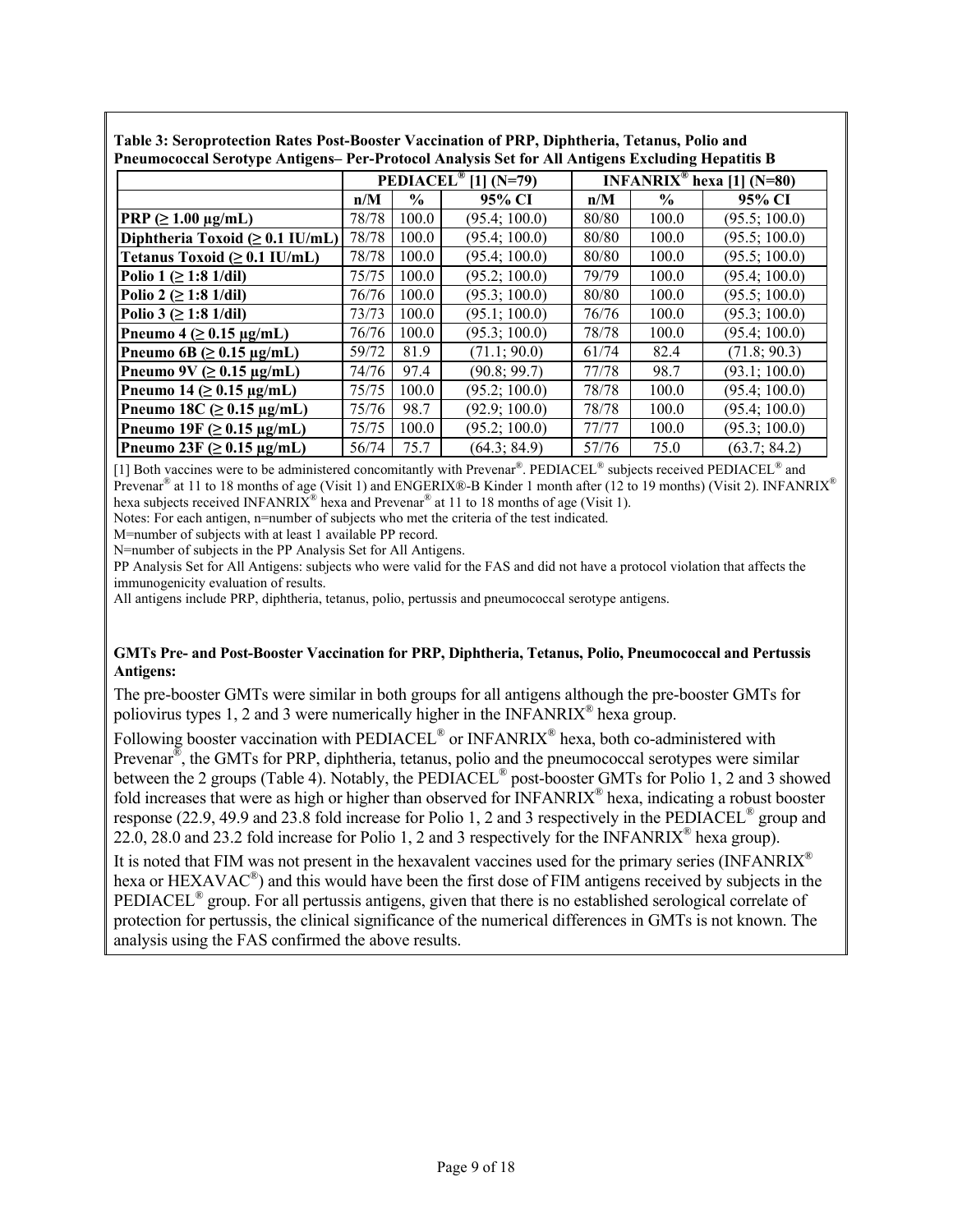| Polio, Pertussis and Pneumococcal Antigens - Per-Protocol Analysis Set for All Antigens Excluding Hepatitis B |                          |                                  |            |                     |        |             |                                       |  |  |
|---------------------------------------------------------------------------------------------------------------|--------------------------|----------------------------------|------------|---------------------|--------|-------------|---------------------------------------|--|--|
|                                                                                                               |                          | PEDIACEL <sup>®</sup> [1] (N=79) |            |                     |        |             | INFANRIX <sup>®</sup> hexa [1] (N=80) |  |  |
| Antigen                                                                                                       | <b>Visit</b>             | М                                | <b>GMT</b> | 95% CI              | M      | <b>GMT</b>  | 95% CI                                |  |  |
| $PRP$ ( $\mu$ g/mL)                                                                                           | Pre-Booster Vaccination  | 77                               | 0.44       | (0.31; 0.63)        |        | 80 0.56     | (0.40; 0.78)                          |  |  |
|                                                                                                               | Post-Booster Vaccination | 78                               | 37.16      | (27.80; 49.67)      | 80     | 30.27       | (24.23; 37.82)                        |  |  |
| Diphtheria Toxoid<br>(IU/mL)                                                                                  | Pre-Booster Vaccination  | 77                               | 0.06       | (0.04; 0.09)        |        | 80 0.06     | (0.04; 0.08)                          |  |  |
|                                                                                                               | Post-Booster Vaccination | 78                               | 2.72       | (2.04; 3.64)        | 80     | 2.23        | (1.71; 2.90)                          |  |  |
| <b>Tetanus Toxoid (IU/mL)</b>                                                                                 | Pre-Booster Vaccination  | 77                               | 0.39       | (0.31; 0.49)        | 80     | 0.41        | (0.33; 0.50)                          |  |  |
|                                                                                                               | Post-Booster Vaccination | 78                               | 6.47       | (5.25; 7.97)        | $80\,$ | 4.67        | (3.99; 5.47)                          |  |  |
| Polio $1(1/dil)$                                                                                              | Pre-Booster Vaccination  | 77                               | 230.86     | (148.41; 359.10)    | 79     | 311.93      | (209.67; 464.05)                      |  |  |
|                                                                                                               | Post-Booster Vaccination | 75                               | 5281.24    | (3722.08; 7493.52)  | 79     | 6873.53     | (5302.40;<br>8910.19)                 |  |  |
| Polio 2 (1/dil)                                                                                               | Pre-Booster Vaccination  | 77                               | 156.07     | (98.80; 246.55)     | 78     | 235.26      | (160.52; 344.79)                      |  |  |
|                                                                                                               | Post-Booster Vaccination | 76                               | 7791.20    | (5634.91; 10772.63) |        | 80 6596.57  | (5110.91;<br>8514.09)                 |  |  |
| Polio $3(1/dil)$                                                                                              | Pre-Booster Vaccination  | 77                               | 339.96     | (216.74; 533.25)    |        | 78 464.31   | (326.34; 660.61)                      |  |  |
|                                                                                                               | Post-Booster Vaccination | 73                               | 8076.24    | (5380.26; 12123.16) |        | 76 10770.02 | (8274.75;<br>14017.75)                |  |  |
| PT (EU/mL)                                                                                                    | Pre-Booster Vaccination  | 76                               | 19.50      | (15.70; 24.22)      | 79     | 17.99       | (14.85; 21.80)                        |  |  |
|                                                                                                               | Post-Booster Vaccination | 74                               | 128.94     | (105.70; 157.28)    | 77     | 126.80      | (109.89; 146.31)                      |  |  |
| FHA (EU/mL)                                                                                                   | Pre-Booster Vaccination  | 76                               | 23.13      | (18.31; 29.23)      | 79     | 24.65       | (19.73; 30.80)                        |  |  |
|                                                                                                               | Post-Booster Vaccination | 76                               | 125.53     | (105.21; 149.79)    | 77     | 190.58      | (166.15; 218.59)                      |  |  |
| PRN (EU/mL)                                                                                                   | Pre-Booster Vaccination  | 76                               | 20.02      | (15.38; 26.07)      | 79     | 18.30       | (13.79; 24.28)                        |  |  |
|                                                                                                               | Post-Booster Vaccination | 75                               | 257.46     | (205.63; 322.35)    | 77     | 324.30      | (253.96; 414.10)                      |  |  |
| FIM (EU/mL)                                                                                                   | Pre-Booster Vaccination  | $\overline{75}$                  | 2.11       | (1.98; 2.26)        | 79     | 2.18        | (2.01; 2.35)                          |  |  |
|                                                                                                               | Post-Booster Vaccination | 74                               | 6.61       | (4.79; 9.12)        | 76     | 2.64        | (2.22; 3.13)                          |  |  |
| Pneumo 4 (µg/mL)                                                                                              | Pre-Booster Vaccination  | 75                               | 0.03       | (0.02; 0.04)        | 77     | 0.04        | (0.03; 0.06)                          |  |  |
|                                                                                                               | Post-Booster Vaccination | 76                               | 5.04       | (4.01; 6.34)        | 78     | 4.41        | (3.51; 5.55)                          |  |  |
| Pneumo 6B (µg/mL)                                                                                             | Pre-Booster Vaccination  | $\overline{71}$                  | 0.10       | (0.08; 0.13)        | 78     | 0.11        | (0.08; 0.14)                          |  |  |
|                                                                                                               | Post-Booster Vaccination | $\overline{72}$                  | 0.66       | (0.46; 0.95)        | 74     | 0.56        | (0.41; 0.77)                          |  |  |
| Pneumo 9V (µg/mL)                                                                                             | Pre-Booster Vaccination  | 76                               | 0.04       | (0.03; 0.05)        | 78     | 0.04        | (0.03; 0.05)                          |  |  |
|                                                                                                               | Post-Booster Vaccination | 76                               | 3.48       | (2.62; 4.62)        | 78     | 3.27        | (2.65; 4.03)                          |  |  |
| Pneumo 14 (µg/mL)                                                                                             | Pre-Booster Vaccination  | 73                               | 0.08       | (0.06; 0.12)        | 79     | 0.10        | (0.07; 0.15)                          |  |  |
|                                                                                                               | Post-Booster Vaccination | 75                               | 4.35       | (3.50; 5.40)        | 78     | 4.85        | (3.87; 6.07)                          |  |  |
| Pneumo 18C (µg/mL)                                                                                            | Pre-Booster Vaccination  | 76                               | 0.02       | (0.01; 0.03)        | 78     | 0.02        | (0.01; 0.03)                          |  |  |
|                                                                                                               | Post-Booster Vaccination | $\overline{76}$                  | 3.57       | (2.92; 4.37)        | 78     | 3.89        | (3.26; 4.63)                          |  |  |
| Pneumo 19F (µg/mL)                                                                                            | Pre-Booster Vaccination  | $\overline{75}$                  | 0.52       | (0.41; 0.65)        | 78     | 0.63        | (0.49; 0.81)                          |  |  |
|                                                                                                               | Post-Booster Vaccination | 75                               | 1.72       | (1.40; 2.11)        | 77     | 1.86        | (1.54; 2.25)                          |  |  |
| Pneumo 23F (µg/mL)                                                                                            | Pre-Booster Vaccination  | 73                               | 0.04       | (0.03; 0.06)        | 77     | 0.04        | (0.03; 0.06)                          |  |  |
|                                                                                                               | Post-Booster Vaccination | 74                               | 0.51       | (0.36; 0.73)        |        | 76 0.46     | (0.33; 0.65)                          |  |  |

**Table 4: Geometric Mean Titres (GMTs) at Pre- and Post-Booster Vaccination of PRP, Diphtheria, Tetanus,** 

[1] Both vaccines were to be administered concomitantly with Prevenar®. PEDIACEL® subjects received PEDIACEL® and Prevenar<sup>®</sup> at 11-18 months of age (Visit 1) and ENGERIX<sup>®</sup>-B Kinder 1 month after (12-19 months) (Visit 2). INFANRIX<sup>®</sup> hexa subjects received INFANRIX<sup>®</sup> hexa and Prevenar<sup>®</sup> at 11-18 months of age (Visit 1).

Notes: For each antigen, 'M' is the number of subjects with at least 1 available PP record and 'N' is the number of subjects in the PP Analysis Set for all Antigens.

PP Analysis Set for All Antigens: subjects who were valid for FAS and did not have a protocol violation that affects the immunogenicity evaluation of results.

All antigens include PRP, diphtheria, tetanus, polio, pertussis and pneumococcal serotype antigens.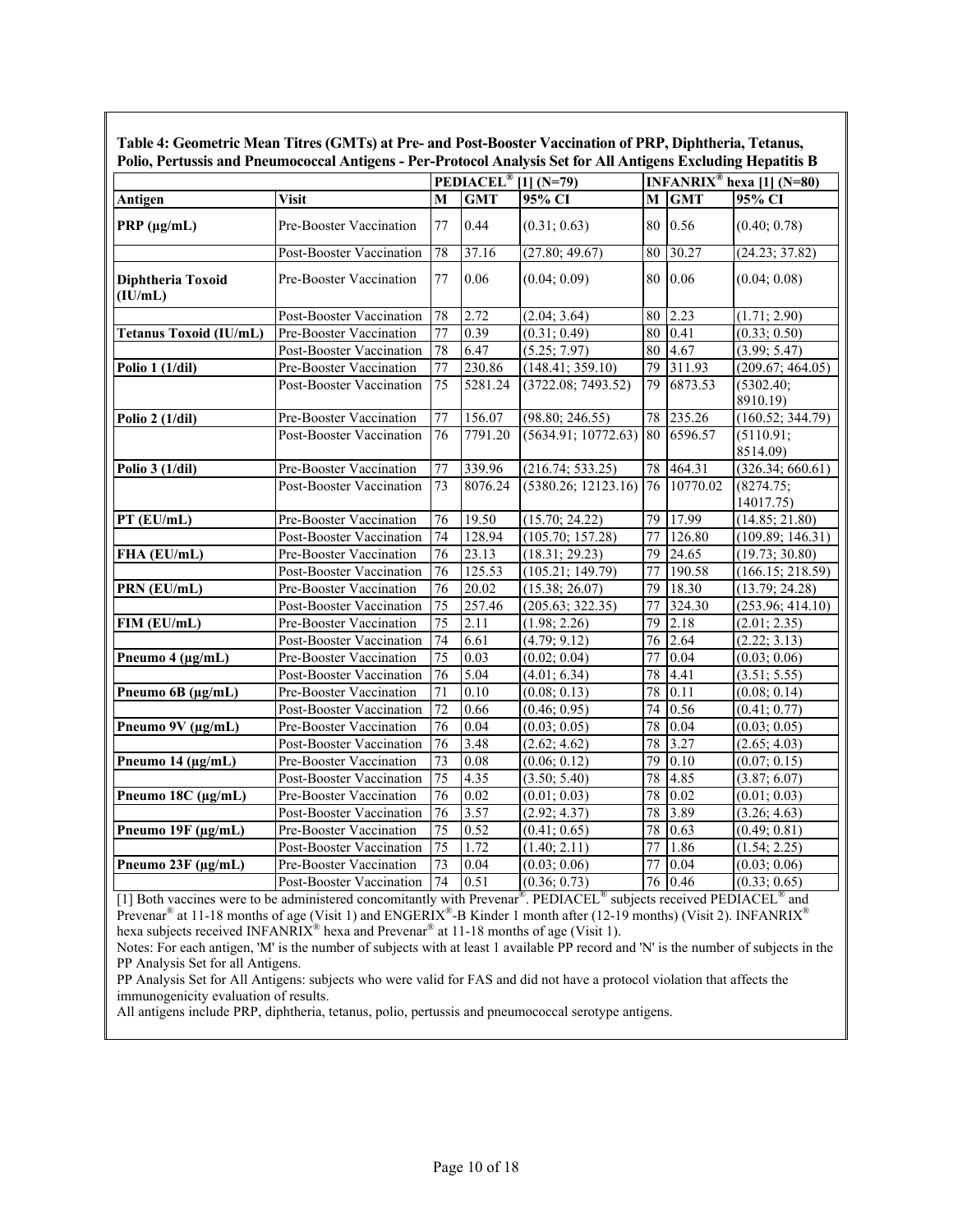#### **Post-Booster Response Rates for Pertussis Antigens**

Table 5 shows the the post-booster seroresponse rates for PT, FHA, PRN and FIM. Again, it is noted that FIM was not present in hexavalent vaccines used for primary immunisation (INFANRIX<sup>®</sup> hexa or  $HEXAVAC^{\circledast}$ , and this would be the first dose of FIM in the PEDIACEL<sup>®</sup> group. The analysis using the FAS confirmed the results.

#### **Table 5: Booster Response Rates for Pertussis Antigens – Per-Protocol Analysis Set for all Antigens, Excluding Hepatitis B**

|                                                     |       |               | PEDIACEL <sup>®</sup> [1] (N=79) | <b>INFANRIX<sup>®</sup> hexa</b> [1] (N=80) |               |              |
|-----------------------------------------------------|-------|---------------|----------------------------------|---------------------------------------------|---------------|--------------|
| <b>Booster Response to Antigen (EU/mL)</b><br>$[2]$ | n/M   | $\frac{0}{0}$ | 95% CI                           | n/M                                         | $\frac{0}{0}$ | 95% CI       |
| PТ                                                  | 66/73 | 90.4          | (81.2; 96.1)                     | 70/76                                       | 92.1          | (83.6; 97.0) |
| FHA                                                 | 65/75 | 86.7          | (76.8; 93.4)                     | 72/76                                       | 94.7          | (87.1; 98.5) |
| <b>PRN</b>                                          | 71/74 | 95.9          | (88.6; 99.2)                     | 73/76                                       | 96.1          | (88.9; 99.2) |
| FIM*                                                | 19/72 | 26.4          | (16.7; 38.1)                     | 4/75                                        | 5.3           | (1.5; 13.1)  |

[1] Both vaccines were to be administered concomitantly with Prevenar<sup>®</sup>. PEDIACEL<sup>®</sup> subjects received PEDIACEL<sup>®</sup> and Prevenar<sup>®</sup> at 11 to 18 months of age (Visit 1) and ENGERIX<sup>®</sup>-B Kinder 1 month after (12 to 19 months) (Visit 2).

INFANRIX<sup>®</sup> hexa subjects received INFANRIX<sup>®</sup> hexa and Prevenar<sup>®</sup> at 11 to 18 months of age (Visit 1).

[2] ≥ 4-fold rise from baseline if baseline antibody response is < 4x lower limit of quantification (LLOQ) or  $\geq$  2-fold rise from baseline if baseline antibody response is  $\geq$  4xLLOQ.

Notes: n=number of subjects who met the criteria of the test indicated, 'M' is the number of subjects with at least 1 available PP record and 'N' is the number of subjects in the PP Analysis Set for All Antigens.

PP Analysis Set for All Antigens: subjects who were valid for FAS and did not have a protocol violation that affects the immunogenicity evaluation of results.

All antigens include PRP, diphtheria, tetanus, polio, pertussis and pneumococcal serotype antigens.

The LLOQ values for pertussis antigens are 4 EU/mL for PT, PRN and FIM, and 3 EU/mL for FHA.

\*This was the first dose of FIM in the PEDIACEL® group.

### **Seroprotection Rates Post-Hepatitis B Vaccination**

The seroprotection rates ( $\geq 10$  mIU/mL) pre- and post-vaccination against hepatitis B were similar and high in both groups (Table 6). The analysis using the FAS confirmed the results.

| Table 6: Seroprotection Rates Post-Hepatitis B Vaccination– Per-Protocol Analysis Set for |  |
|-------------------------------------------------------------------------------------------|--|
| <b>Hepatitis B Antigen</b>                                                                |  |

|                        |                        | PEDIACEL <sup>®</sup> [1] (N=76) |               |                                                                    | INFANRIX <sup>®</sup> hexa [1] (N=80) |               |                         |  |  |
|------------------------|------------------------|----------------------------------|---------------|--------------------------------------------------------------------|---------------------------------------|---------------|-------------------------|--|--|
| Antigen/Criteria Visit |                        | n/M                              | $\frac{6}{6}$ | 195% CI                                                            | n/M                                   | $\frac{0}{0}$ | <b>95% CI</b>           |  |  |
| Hepatitis $B$ (mIU/mL) |                        |                                  |               |                                                                    |                                       |               |                         |  |  |
| >10                    | Visit 1 <sup>[2]</sup> |                                  | <u>.</u>      | $- -$                                                              |                                       |               | 74/79 93.7 (85.8; 97.9) |  |  |
|                        |                        |                                  |               | Visit 2[3] $\left  68/73 \right  93.2 \left  (84.7; 97.7) \right $ | 76/77 98.7                            |               | (93.0; 100.0)           |  |  |
|                        |                        |                                  |               | Visit 3[4] $ 76/76 100.0 $ (95.3; 100.0)                           | $- -$                                 | $- -$         | $- -$                   |  |  |

[1] Both vaccines were to be administered concomitantly with Prevenar<sup>®</sup>. PEDIACEL<sup>®</sup> subjects received PEDIACEL<sup>®</sup> and Prevenar<sup>®</sup> at 11 to 18 months of age (Visit 1) and ENGERIX<sup>®</sup>-B Kinder 1 month after (12 to 19 months) (Visit 2). INFANRIX<sup>®</sup> hexa subjects received INFANRIX<sup>®</sup> hexa and Prevenar<sup>®</sup> at 11 to 18 months of age (Visit 1).

[2] Pre-booster vaccination (PEDIACEL<sup>®</sup> or INFANRIX<sup>®</sup> hexa).

[3] Post-booster vaccination (PEDIACEL<sup>®</sup> or INFANRIX<sup>®</sup> hexa) and pre-ENGERIX<sup>®</sup>-B Kinder vaccination.

[4] Post-ENGERIX®-B Kinder vaccination.

Notes: n=number of subjects who met the hepatitis B antigen criteria of  $\geq 10$  mIU/mL. M=number of subjects with at least 1 available PP record. N=number of subjects in the PP Analysis Set for Hepatitis B.

PP Analysis Set for Hepatitis B: subjects who were valid for FAS and did not have a protocol violation that affects the hepatitis B immunogenicity evaluation of results.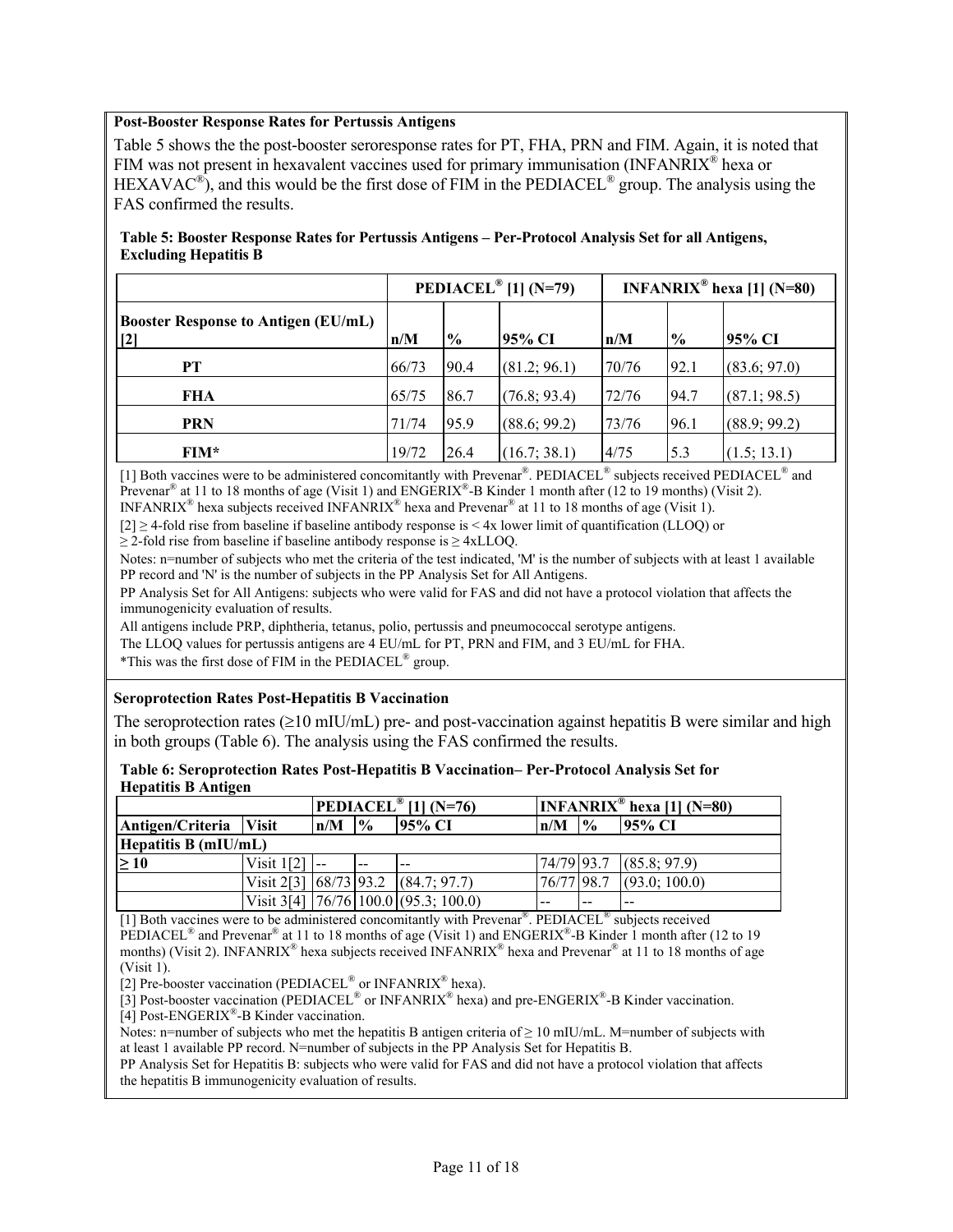### **GMTs Pre- and Post-Hepatitis B Vaccination**

The pre-vaccination hepatitis B GMTs for the PEDIACEL<sup>®</sup> and INFANRIX<sup>®</sup> hexa groups were similar (Table 7). The analysis using the FAS confirmed the above results.

#### **Table 7: Geometric Mean Titres (GMTs) Pre- and Post-Hepatitis B Vaccination – Per-Protocol Analysis Set for Hepatitis B Antigen**

|                                            |              | <b>PEDIACEL</b> <sup>®</sup> [1] (N=76) |       |                                                        |  | INFANRIX <sup>®</sup> hexa [1] (N=80) |                                  |  |  |
|--------------------------------------------|--------------|-----------------------------------------|-------|--------------------------------------------------------|--|---------------------------------------|----------------------------------|--|--|
| Antigen                                    | <b>Visit</b> |                                         | M GMT | 195% CI                                                |  | M IGMT                                | 195% CI                          |  |  |
| Hepatitis B mIU/mL)   Visit $1 \, [2]$  -- |              |                                         |       | $- -$                                                  |  |                                       | $ 79 196.00 $ $(131.91; 291.25)$ |  |  |
|                                            |              |                                         |       | Visit 2 [3] $\vert$ 73   194.48   (132.62; 285.21)     |  |                                       | 77 2866.13 (1872.12; 4387.91)    |  |  |
|                                            |              |                                         |       | Visit 3 [4] $\vert$ 76   9066.36   (6029.63; 13632.49) |  | .                                     | --                               |  |  |

[1] Both vaccines were to be administered concomitantly with Prevenar®. PEDIACEL® subjects received PEDIACEL® and Prevenar<sup>®</sup> at 11 to 18 months of age (Visit 1) and  $ENGERIX^®-B$  Kinder 1 month after (12 to 19 months) (Visit 2). INFANRIX® hexa subjects received INFANRIX® hexa and Prevenar® at 11 to 18 months of age (Visit 1).

[2] Pre-booster vaccination (PEDIACEL<sup>®</sup> or INFANRIX<sup>®</sup> hexa).

[3] Post-booster vaccination (PEDIACEL<sup>®</sup> or INFANRIX<sup>®</sup> hexa) and pre-ENGERIX<sup>®</sup>-B Kinder vaccination.

[4] Post-ENGERIX®-B Kinder vaccination.

Notes: n=number of subjects who met the hepatitis B antigen criteria of  $\geq 10$  mIU/mL. M=number of subjects with at least 1 available PP record. N=number of subjects in the PP Analysis Set for Hepatitis B.

PP Analysis Set for Hepatitis B: subjects who were valid for FAS and did not have a protocol violation that affects the immunogenicity evaluation of results.

## **Safety:**

Overall, the safety profiles of PEDIACEL<sup>®</sup> and INFANRIX<sup>®</sup> hexa when co-administered with Prevenar<sup>®</sup> were similar following booster vaccination at 11 to 18 months of age. There were no new or unexpected safety issues identified and no deaths were reported during the study.

## **Primary Safety Objective: Non-Inferiority of PEDIACEL® to INFANRIX® hexa (Both Co-Administered with Prevenar®) With Respect to Fever Rates (≥ 38.0°C) Within 4 Days Post-Booster Vaccination**

For the primary objective, PEDIACEL<sup>®</sup> was non-inferior to INFANRIX<sup>®</sup> hexa, both co-administered with Prevenar<sup>®</sup>; when comparing fever rates ( $\geq$  38.0°C) within 4 days (Day 0 to Day 3) following booster vaccination. Since the upper limit (3.4%) of the two-sided 95% CI on the difference was less than 10% (i.e., the non-inferiority margin), it was concluded that PEDIACEL® was non-inferior to INFANRIX® hexa with regards to fever rates within 4 days post-booster vaccination when both were co-administered with Prevenar<sup>®</sup>. The percentages of antipyretics, analgesics and non-steroidal anti-inflammatory drugs recorded within 3 days of booster vaccination at Visit 1 were similar in both groups.

#### **Secondary Safety Objective #1: Incidence Rate of Fever (≥ 38.0°C) Within 4 Days of PEDIACEL® to INFANRIX® hexa Post-Vaccination (Both Co-Administered with Prevenar®)**

Given that the upper limit of the two-sided 95% CI on the difference (PEDIACEL<sup>®</sup> group – INFANRIX<sup>®</sup> hexa group) in fever rates within 4 days was 3.4% (i.e., greater than 0%), the data did not demonstrate that PEDIACEL<sup>®</sup> induced less fever compared to INFANRIX<sup>®</sup> hexa when both were co-administered with Prevenar® (Table 8).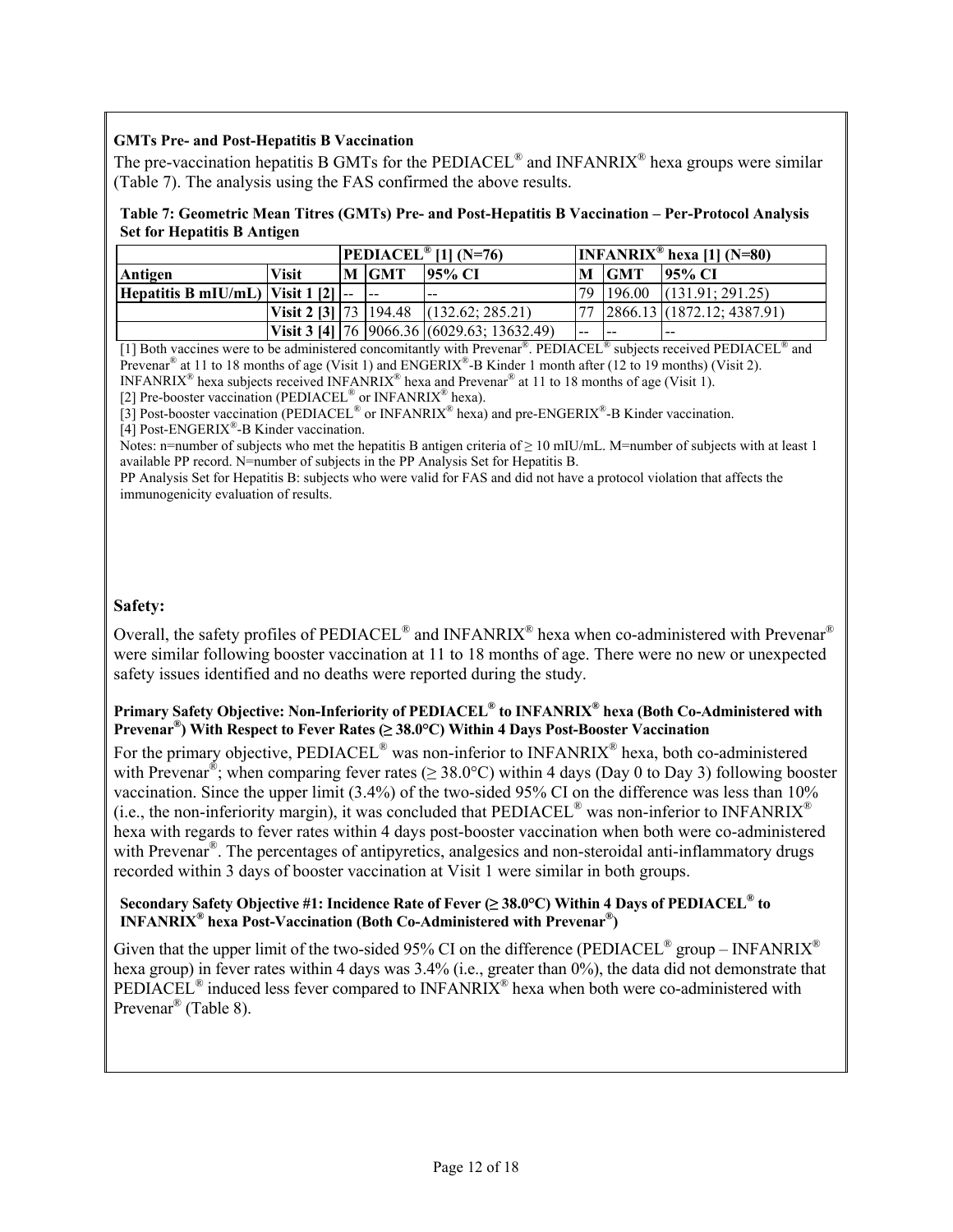**Table 8: Differences in Rates for Fever (≥ 38.0°C) Within 4 Days (Day 0- Day 3) of Booster Vaccination Between PEDIACEL® and INFANRIX® hexa (Primary Analysis Method) – Safety Analysis Set** 

|                                   |     | $(N=422)$     | <b>PEDIACEL<sup>®</sup></b> [1] |     | $(N=421)$     | <b>INFANRIX<sup>®</sup> hexa</b> [1] |                                                                                         | Non-     | <b>Inferiority Superiority</b> |
|-----------------------------------|-----|---------------|---------------------------------|-----|---------------|--------------------------------------|-----------------------------------------------------------------------------------------|----------|--------------------------------|
|                                   | n/M | $\frac{0}{0}$ | 95% CI                          | n/M | $\frac{0}{0}$ | 95% CI                               | Difference with<br>95% CI [2]                                                           | (Yes/No) | [4]<br>(Yes/No)                |
| <b>Fever</b> ( $\geq$ 38.0°C) [5] |     |               |                                 |     |               |                                      | $\mid$ 250/421   59.4   (54.5; 64.1)   262/419   62.5   (57.7; 67.2)   -3.1 (-9.7; 3.4) | Yes      | No                             |

[1] Both vaccines were to be administered concomitantly with Prevenar®. PEDIACEL® subjects received PEDIACEL® and Prevenar® at 11 to 18 months of age (Visit 1) and ENGERIX®-B Kinder 1 month after (12 to 19 months) (Visit 2). INFANRIX® hexa subjects received INFANRIX<sup>®</sup> hexa and Prevenar<sup>®</sup> at 11 to 18 months of age (Visit 1).

[2] Difference= PEDIACEL<sup>®</sup> fever rate - INFANRIX<sup>®</sup> hexa fever rate. The CIs were computed using the normal approximation to the binomial distribution without continuity correction.

[3] Non-inferiority is achieved if the upper limit of the two-sided 95% CI of PEDIACEL<sup>®</sup> - INFANRIX<sup>®</sup> hexa is < 10% (primary objective).

[4] Superiority is achieved if the upper limit of the two-sided 95% CI of PEDIACEL<sup>®</sup> - INFANRIX<sup>®</sup> hexa is < 0% (secondary objective).

[5] Primary analysis method: no replacement of missing values.

Notes: n=number of subjects with fever after booster vaccination. Each subject is counted once for fever. M=number of vaccinated subjects in the SAS with presence of fever recorded or at least 1 temperature measurement taken.

### **Secondary Safety Objective #2: Incidence Rate of Severe Fever (≥ 39.6°C) Post-Vaccination**

This secondary safety objective was to describe the incidence rate of severe fever ( $\geq$  39.6°C) within 4 days (Day 0 to Day 3) post-booster vaccination, co-administered with Prevenar®. The rates of severe fever in both groups were similar: 6.7% (28/421) in the PEDIACEL<sup>®</sup> group and 4.1% (17/419) in the INFANRIX<sup>®</sup> hexa group.

The rate of severe fever after ENGERIX<sup>®</sup>-B Kinder vaccination (administered to the PEDIACEL<sup>®</sup> group only and after unblinding at Visit 2,) was 2.4% (10/418) whereas the rate of any fever ( $\geq$  38.0°C) was 20.6% (86/418) within 4 days of Visit 2. In the INFANRIX® hexa group (no vaccination at Visit 2) the rate of severe fever was 1.0% (4/403) and the rate of any fever ( $\geq$  38.0°C) was 10.9% (44/403) within 4 days of Visit 2.

### **Observational Objective - Safety**

A summary of the safety data after the booster vaccine co-administered with Prevenar<sup>®</sup> (Visit 1) is presented in Table 9. Following Visit 1, the safety profiles of the PEDIACEL<sup>®</sup> and INFANRIX<sup>®</sup> hexa groups were similar. There were no new or unexpected safety issues identified. There were no immediate unsolicited events reported during the study. No subjects withdrew from the study due to an SAE. No deaths occurred in the study.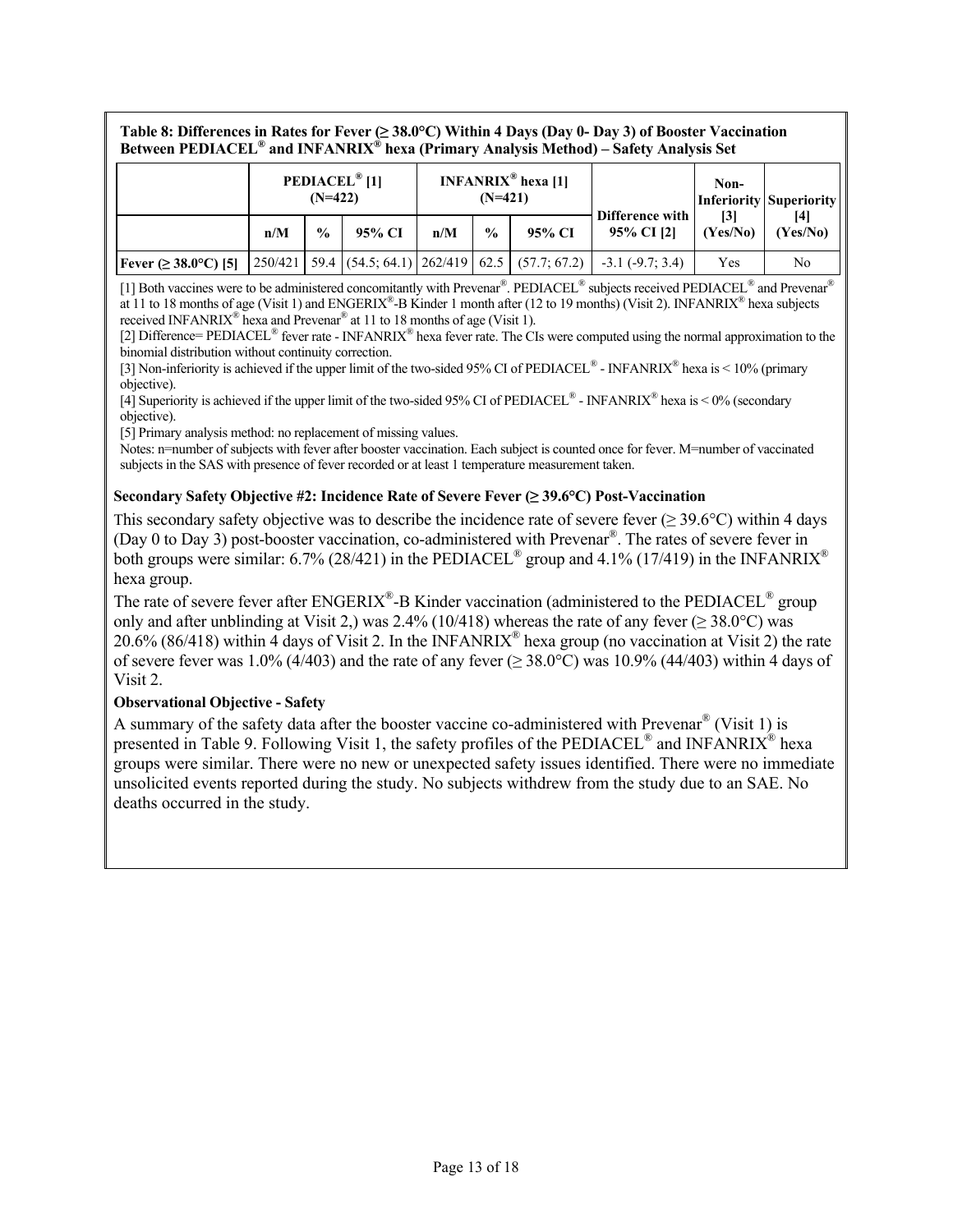|                                            |         |               | PEDIACEL <sup>®</sup> [1] (N=422) | INFANRIX <sup>®</sup> hexa [1] (N=421) |               |              |  |
|--------------------------------------------|---------|---------------|-----------------------------------|----------------------------------------|---------------|--------------|--|
|                                            | n/M     | $\frac{0}{0}$ | 95% CI                            | n/M                                    | $\frac{0}{0}$ | 95% CI       |  |
| <b>Subjects With at Least One:</b>         |         |               |                                   |                                        |               |              |  |
| <b>Immediate Unsolicited Event</b>         | 0/422   | 0.0           | (0.0; 0.9)                        | 0/421                                  | 0.0           | (0.0; 0.9)   |  |
| <b>Immediate Unsolicited Reaction</b>      | 0/422   | 0.0           | (0.0; 0.9)                        | 0/421                                  | 0.0           | (0.0; 0.9)   |  |
| <b>Solicited Reaction</b>                  | 388/422 | 91.9          | (88.9; 94.4)                      | 399/421                                | 94.8          | (92.2; 96.7) |  |
| Solicited Injection Site Reaction*         | 332/422 | 78.7          | (74.5; 82.5)                      | 343/421                                | 81.5          | (77.4; 85.1) |  |
| Solicited Systemic Reaction                | 347/422 | 82.2          | (78.2; 85.8)                      | 360/421                                | 85.5          | (81.8; 88.7) |  |
| <b>Severe Solicited Reaction</b>           | 121/422 | 28.7          | (24.4; 33.2)                      | 118/421                                | 28.0          | (23.8; 32.6) |  |
| Severe Solicited Injection Site Reaction   | 82/422  | 19.4          | (15.8; 23.5)                      | 76/421                                 | 18.1          | (14.5; 22.1) |  |
| Severe Solicited Systemic Reaction         | 56/422  | 13.3          | (10.2; 16.9)                      | 57/421                                 | 13.5          | (10.4; 17.2) |  |
| <b>Unsolicited Event [2]</b>               | 203/422 | 48.1          | (43.2; 53.0)                      | 204/421                                | 48.5          | (43.6; 53.3) |  |
| <b>Unsolicited Reaction</b>                | 24/422  | 5.7           | (3.7; 8.3)                        | 24/421                                 | 5.7           | (3.7; 8.4)   |  |
| Unsolicited Injection Site Reaction        | 20/422  | 4.7           | (2.9; 7.2)                        | 20/421                                 | 4.8           | (2.9; 7.2)   |  |
| <b>Unsolicited Systemic Reaction</b>       | 5/422   | 1.2           | (0.4; 2.7)                        | 5/421                                  | 1.2           | (0.4; 2.7)   |  |
| <b>Severe Unsolicited Event</b>            | 32/422  | 7.6           | (5.2; 10.5)                       | 20/421                                 | 4.8           | (2.9; 7.2)   |  |
| <b>Severe Unsolicited Reaction</b>         | 1/422   | 0.2           | (0.0; 1.3)                        | 0/421                                  | $0.0\,$       | (0.0; 0.9)   |  |
| Severe Unsolicited Injection Site Reaction | 0/422   | 0.0           | (0.0; 0.9)                        | 0/421                                  | 0.0           | (0.0; 0.9)   |  |
| Severe Unsolicited Systemic Reaction       | 1/422   | 0.2           | (0.0; 1.3)                        | 0/421                                  | 0.0           | (0.0; 0.9)   |  |
| <b>AE Leading to Study Discontinuation</b> | 0/422   | 0.0           | (0.0; 0.9)                        | 0/421                                  | 0.0           | (0.0; 0.9)   |  |
| <b>SAE</b>                                 | 7/422   | 1.7           | (0.7; 3.4)                        | 4/421                                  | 1.0           | (0.3; 2.4)   |  |
| Death                                      | 0/422   | 0.0           | (0.0; 0.9)                        | 0/421                                  | 0.0           | (0.0; 0.9)   |  |

[1] Both vaccines were to be administered concomitantly with Prevenar®. PEDIACEL<sup>®</sup> subjects received PEDIACEL<sup>®</sup> and Prevenar<sup>®</sup> at 11 to 18 months of age (Visit 1) and ENGERIX®-B Kinder 1 month after (12 to 19 months) (Visit 2). INFANRIX® hexa subjects received INFANRIX<sup>®</sup> hexa and Prevenar<sup>®</sup> at 11 to 18 months of age (Visit 1).

[2] Includes 1 subject in the INFANRIX<sup>®</sup> hexa group who had genital candidiasis that started 30 days after booster vaccination. Notes: n=number of subjects who reported at least 1 event/reaction after booster vaccination. For solicited reactions, M=number of vaccinated subjects from the SAS with at least 1 safety record for a solicited reaction at Visit 1. For unsolicited AEs, 'M'='N', where 'N' is the number of subjects in SAS.

\*Three subjects with injection site erythema > 10 cm and 5 subjects with injection site swelling > 10 cm that started within 0-7 days of vaccination reported these reactions twice as solicited reactions and unsolicited reactions; these subjects were counted once with subjects reporting solicited injection site reactions.

Safety Analysis Set (SAS): randomised subjects who received the booster vaccination (PEDIACEL® or INFANRIX® hexa) and had at least 1 safety assessment. Subjects are classified according to the vaccine they actually received.

### **Solicited Reactions Between Day 0 and 7: - Solicited Injection Site Reactions**

## *Post-Booster Vaccination* (Visit 1):

Following the booster vaccine co-administered with Prevenar, the rates of all solicited injection site reactions (tenderness, erythema, and swelling) were similar in both groups [Table 9]) and most were mild in intensity.

Severe solicited injection site reactions were reported by 19.4% (82/422) of subjects in the PEDIACEL group and 18.1% (76/421) of subjects in the Infanrix hexa group; all severe solicited injection site reactions occurred (i.e., total number of days of severe intensity) for no more than 3 days with the exception of 4 subjects in each group who reported severe erythema that occurred 4 to 7 days; and 7 subjects in the PEDIACEL group and 8 subjects in the Infanrix hexa group who reported severe swelling for greater than 4 days. There were no unexpected safety findings with respect to solicited injection site reactions in either group following booster vaccination.

## *Post-ENGERIX®-B Kinder Vaccination* (Visit 2)

ENGERIX®-B Kinder vaccination was only administered in the PEDIACEL® group at Visit 2 when subjects were unblinded. No vaccination was administered to the INFANRIX<sup>®</sup> hexa group at Visit 2. Therefore, solicited injection site reaction data were not collected for the INFANRIX® hexa group. There were no unexpected safety findings with respect to solicited injection site reactions following ENGERIX®-B Kinder vaccination.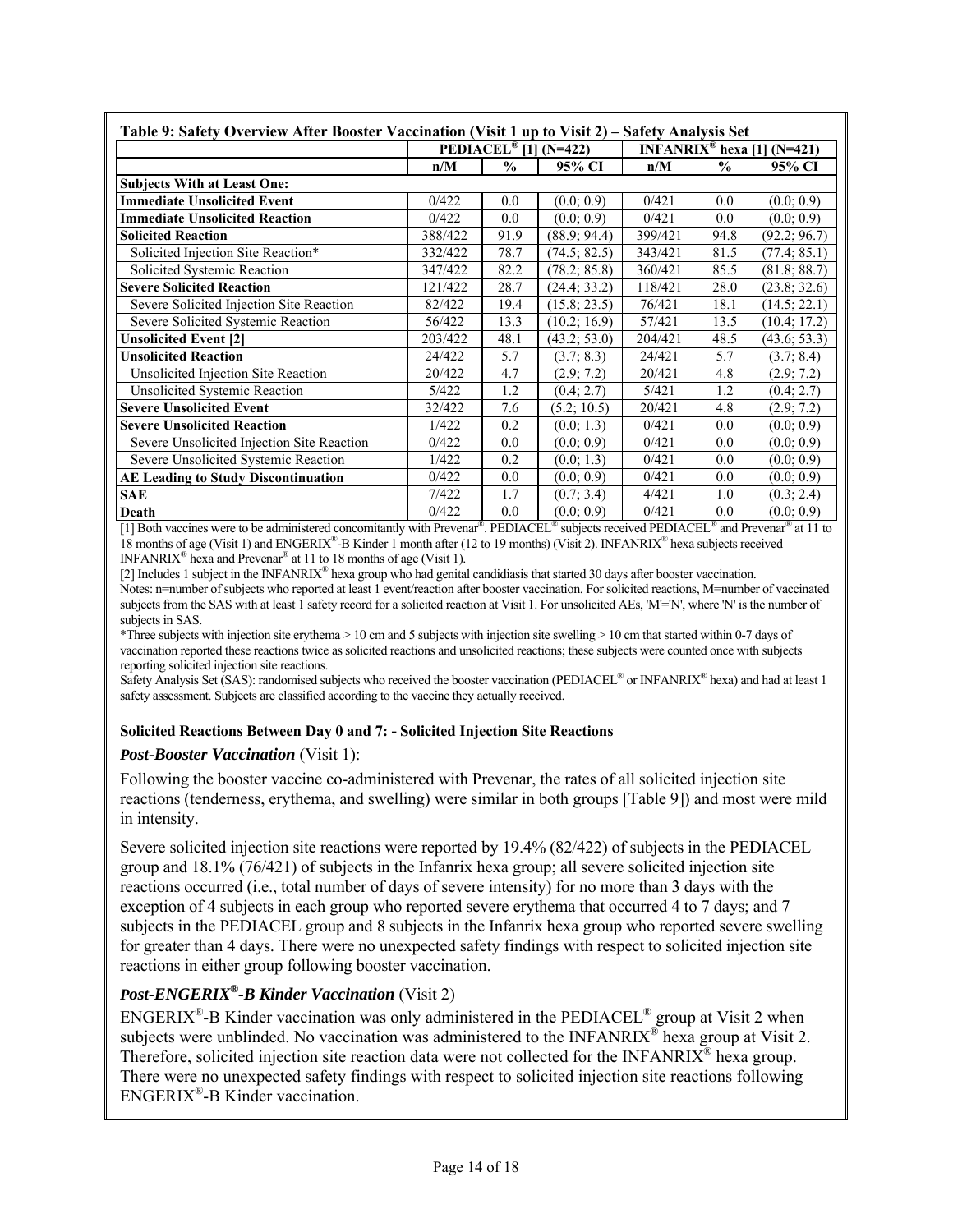## **Extensive Limb Swelling (ELS)**

ELS was defined in this study as a swelling extending from the injection site beyond 1 or both adjacent joints (i.e., elbow and/or shoulder). The protocol required the Investigator to confirm the ELS at an evaluation visit.

From Day 0 to Day 7 post-booster vaccination, the number of subjects where the Investigator reported ELS was similar in both groups (0.5% [2/422] in the PEDIACEL<sup>®</sup> group and 1.2% [5/421] in the Infanrix-hexa group). No subjects discontinued the study as a result of ELS (confirmed or not).

This is the first clinical study of PEDIACEL® to prospectively define and collect information on ELS as a solicited reaction. While some reports were not consistent with the protocol definition for ELS, the data demonstrate that subjects that receive a booster dose of PEDIACEL® do not have a higher risk of developing ELS as compared to those receiving the licensed standard of care vaccine.

**Solicited Systemic Reactions -** Post-Booster Vaccination (Visit 1)

Following the booster vaccine co-administered with Prevenar®, the rates of all solicited systemic site reactions (fever, vomiting, crying abnormal, drowsiness, and appetite loss) were similar in both groups in the INFANRIX<sup>®</sup> hexa group [Table 9]) and most were mild in intensity.

To assess fever, the preferred route for recording temperature was the rectal route. Over 95.6% of temperature recording measurements following Visit 1 were performed by the rectal route.

Following the booster vaccination with PEDIACEL<sup>®</sup> or INFANRIX<sup>®</sup> hexa co-administered with Prevenar<sup>®</sup>, the incidence rates of fever ( $\geq 38.0^{\circ}$ C) from Day 0 to Day 7 were similar in both groups. The rate of fever for PEDIACEL<sup>®</sup> was 63.7% (269/422) and for INFANRIX<sup>®</sup> hexa was 65.0% (273/420). Most fevers were reported to be of mild to moderate intensity in both groups. The rates of severe fever  $(\geq$ 39.6°C) were similar in both groups with 7.8% (33/422) in the PEDIACEL® group and 6.0% (25/420) in the INFANRIX® hexa group.

For the PEDIACEL<sup>®</sup> group, 31/422 [7.3%] subjects reported severe fever occurring for 1 to 3 days and 2 subjects (2/422 [0.5%]) reported occurrence for 4 to 6 days. Of the subjects with severe fever occurring for 4 to 6 days in the PEDIACEL<sup>®</sup> group, a subject had severe fever with onset on Day 2 that occurred for 6 days and the action taken was hospitalisation where bronchitis secondary to RSV infection was diagnosed. A subject had severe fever with onset on Day 0 that occurred for 4 days and the action taken was health care contact.

For the INFANRIX<sup>®</sup> hexa group, 22/420 (5.2%) subjects reported severe fever occurring for 1 to 3 days, 2 subjects  $(2/420 [0.5\%])$  reported occurrence for 4 days, and 1 subject reported occurrence of  $> 7$  days. Of the subjects with severe fever occurring for 4 days in the  $INFANRIX^{\omega}$  hexa group, one had an onset of moderate fever on Day 7 and a maximum intensity of severe fever following Day 7 that resolved within 4 days and the action taken being health care contact. A subject had severe fever starting on Day 6 that was on-going after Day 7 and resolved within 4 days, and included actions taken of health care contact and prescription of a new medication. One subject (1/420 [0.2%]) reported occurrence of severe fever for 23 days. A subject developed a mild fever that started on Day 4 and was on-going at Day 7. Given that a maximum intensity of severe fever was recorded after Day 7, the maximum number of days of occurrence is calculated from Day 8 to the stop date which is 23 days. No action was taken for this subject.

The rates of all solicited systemic reactions (fever, vomiting, crying abnormal, drowsiness, and appetite loss) were similar in both groups after the booster dose, co-administered with Prevenar®. For each solicited systemic reaction, no more than 7.8% of subjects reported a severe solicited systemic reaction in both groups after Visit 1. Most other severe solicited systemic reactions (other than fever) occurred for 1 to 3 days.

In summary, after Visit 1 booster vaccination, with either  $\text{PEDIACEL}^{\otimes}$  or INFANRIX<sup>®</sup> hexa coadministered with Prevenar<sup>®</sup>, the rates of solicited systemic reactions were similar. In the PEDIACEL<sup>®</sup> group, there were 2 subjects with severe fever that occurred for more than 3 days in which the actions of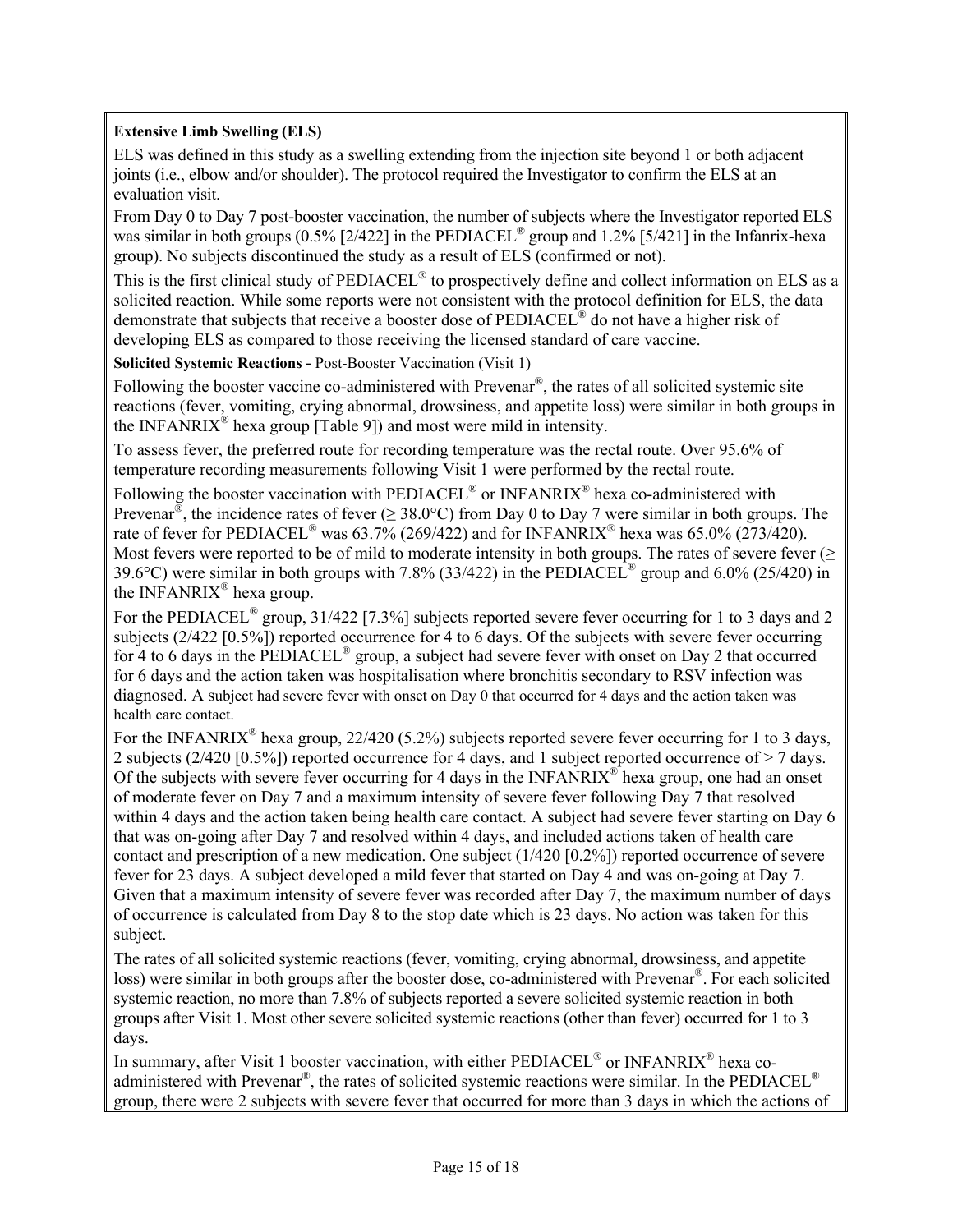hospitalisation (diagnosed with bronchitis as a non-related SAE) and health care contact were taken. In the INFANRIX<sup>®</sup> hexa group, there were 3 subjects with severe fever that occurred for more than 3 days in which the actions taken were health care contact and health care contact with a prescription for new medication and one subject had no action taken. There were no new safety findings with respect to solicited systemic reactions following booster vaccination.

# **Post-ENGERIX®-B Kinder Vaccination** (Visit 2)

Unblinding occurred at Visit 2 for all subjects in order to administer hepatitis B vaccine to subjects who received PEDIACEL<sup>®</sup> (subjects in the INFANRIX<sup>®</sup> hexa group received no vaccination). Therefore, safety data following Visit 2 were collected from subjects who were no longer blinded to vaccine group and describe the relative safety of ENGERIX<sup>®</sup>-B Kinder vaccination in the PEDIACEL<sup>®</sup> group compared to no vaccination in the INFANRIX® hexa group. Solicited systemic reaction data were collected for the PEDIACEL<sup>®</sup> and INFANRIX<sup>®</sup> hexa groups.

The rate of solicited systemic reactions following ENGERIX<sup>®</sup>-B Kinder was 53.0% (222/419). After Visit 2, the rate of solicited systemic reactions in the INFANRIX® hexa group (no vaccination at Visit 2) was 32.3% (134/415). Over 96.8% of temperature recording measurements following Visit 2 were performed by the rectal route as recommended by the protocol.

Following the ENGERIX®-B Kinder vaccination at Visit 2, the rate of fever was 28.9% (121/418). Severe fever was reported by 21/418 (5.0%) subjects of which severe fever occurred in 18/418 [4.3%] subjects for 1 to 3 days and 3/418 (0.7%) subjects for 4 to 7 days. Three subjects had severe fever that occurred for 4, 5 and 7 days respectively and the action taken was for all 3 subjects was health care contact and prescription of a new medication.

Following the  $ENGERIX^{\omega}$ -B Kinder vaccination at Visit 2, the rates of solicited systemic reactions (fever, vomiting, crying abnormal, drowsiness and appetite loss) show no more than 5.0% of subjects reporting severe solicited systemic reaction after Visit 2.

In the INFANRIX<sup>®</sup> hexa group, following no vaccination at Visit 2, the rate of fever was 19.4% (78/403) and the rate of severe fever was 3.7% (15/403). Most of the occurrences of severe fever (14/403 [3.5%] occurred for 1 to 3 days with the exception of 1 subject (1/403 [0.2%]; A subject who reported a mild fever starting on Day 6, had a maximum intensity of severe fever after Day 7; the fever occurred for 10 days and the action taken was health care contact and prescription of a new medication.

Following no vaccination in the INFANRIX<sup>®</sup> hexa group at Visit 2 the rates of solicited systemic reactions (fever, vomiting, crying abnormal, drowsiness and appetite loss) with severe intensity was reported by no more than 3.7% of subjects.

There were no unexpected safety findings with respect to solicited systemic reactions following ENGERIX®-B Kinder vaccination.

## **Unsolicited Adverse Events Between Day 0 and Day 28: - Immediate Adverse Events**

There were no immediate unsolicited events reported in the study after any vaccination.

**Unsolicited Adverse Events Between Day 0 and Day 28** 

Unsolicited AEs were collected from Day 0 to Day 28 following each vaccination.

## **Post-Booster Vaccination (Visit 1)**

Overall, 48.1% (203/422) of subjects in the PEDIACEL® group and 48.2% (203/421) of those in the INFANRIX® hexa group reported at least 1 unsolicited AE (includes SAEs from 0-28 days) following the booster vaccination.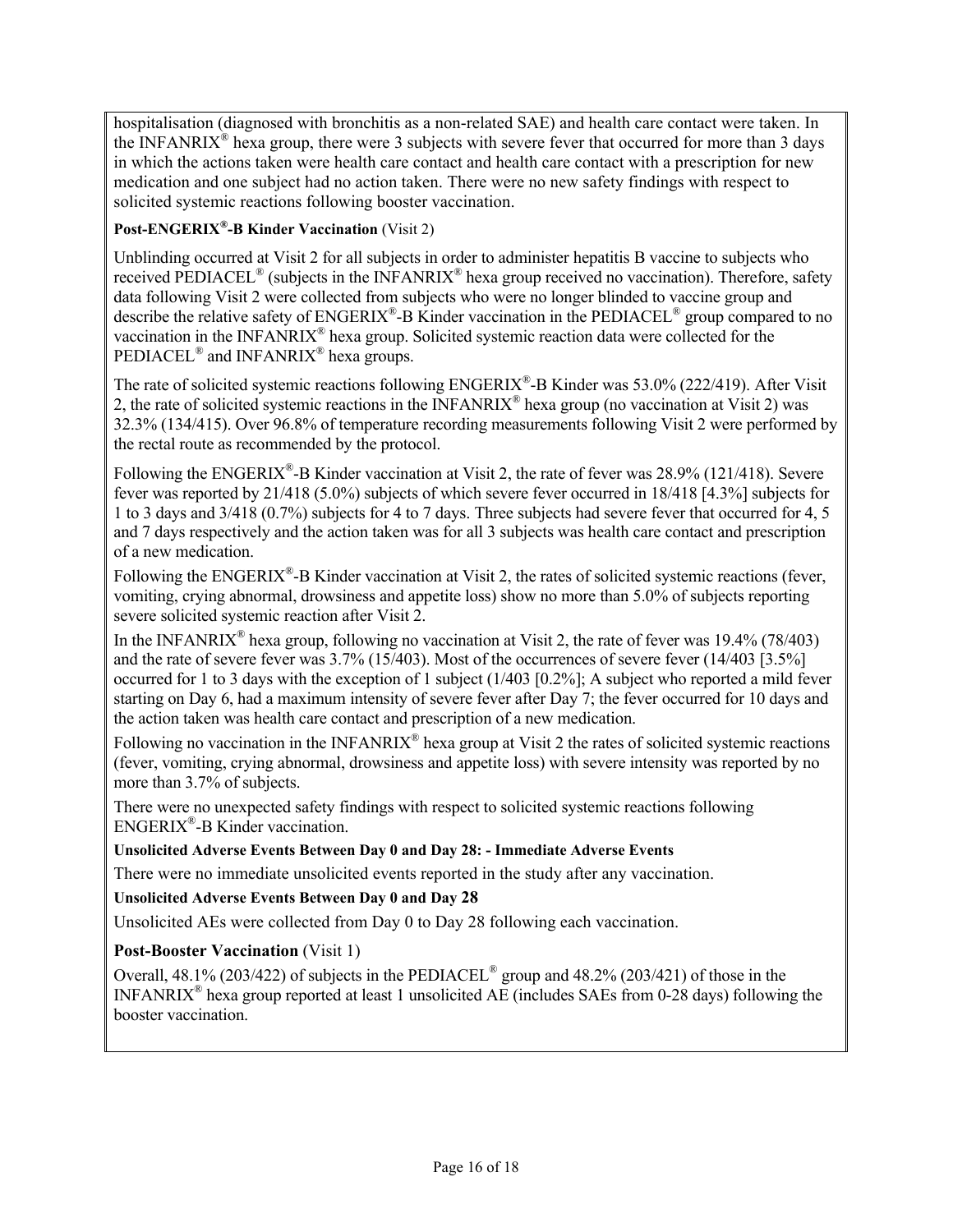The most frequently reported unsolicited AEs within 0-28 days post-booster vaccination in both groups were in the Infections and Infestations System Organ Class (SOC), (with 32.2% [136/422] and 32.3% [136/421] of subjects reporting in the PEDIACEL<sup>®</sup> and INFANRIX<sup>®</sup> hexa group respectively), General Disorders and Adminstitration Administration Sites Conditions (with 15.2% [64/422] and 17.6% [74/421] of subjects reporting in the  $\rm{PEDIACEL}^{\otimes}$  and  $\rm{INFANRIX}^{\otimes}$  hexa group respectively), and Respiratory, Thoracic and Mediastinal Disorders in the PEDIACEL® group (9.5% [40/422]) and Gastrointestinal Disorders in the INFANRIX<sup>®</sup> hexa group  $(11.4\%$  [48/421]).

The proportion of subjects with unsolicited adverse reactions (ARs) within 28 days of Visit 1 by SOC were similar in both groups. The most frequently reported unsolicited ARs in both groups were in the General Disorders and Administration Site Conditions SOC, with 4.7% [20/422] and 5.0% [21/421] of subjects reporting in the PEDIACEL® and INFANRIX® hexa group respectively.

Overall, therefore, the safety of PEDIACEL® and INFANRIX® hexa, with respect to unsolicited AEs (including unsolicited ARs) was similar.

# **Post-ENGERIX®-B Kinder Vaccination** (Visit 2)

Overall, 42.1% (177/420) subjects vaccinated with ENGERIX®-B Kinder in the PEDIACEL® group and 42.4% (177/417) of those with no vaccination in the INFANRIX<sup>®</sup> hexa group reported at least 1 AE within 28 days of Visit 2 (includes SAEs from Day 0 to 28).

Following the ENGERIX<sup>®</sup>-B Kinder vaccination in the PEDIACEL<sup>®</sup> group at Visit 2, the most frequently reported unsolicited AEs were Infections and Infestations (29.0% [122/420]), Gastrointestinal Disorders (11.7% [49/420]) and General Disorders and Administration Site Conditions (10.0% [42/420]). Following no vaccination in the INFANRIX® hexa group at Visit 2 the most frequently reported unsolicited AEs were Infections and Infestations (27.6% [115/417]), General Disorders and Administration Site Conditions (12.0% [50/417]) and Respiratory, Thoracic and Mediastinal Disorders (8.6% [36/417]).

Overall, 1.4% (6/420) of subjects in the PEDIACEL® group reported at least 1 unsolicited AR within 28 days following the  $\widehat{ENGERIX}^*$ -B Kinder vaccination at Visit 2. Since there was no vaccination administered in the INFANRIX® hexa group, there were no unsolicited ARs.

Following the ENGERIX<sup>®</sup>-B Kinder vaccination in the PEDIACEL<sup>®</sup> group at Visit 2 the most frequently reported unsolicited ARs were in the General Disorders and Administration Site Conditions SOC (1.2% [5/420]) followed by Infections and Infestations (0.2% [1/420]).

There were no new safety findings with respect to unsolicited AEs or ARs following ENGERIX®-B Kinder vaccination. Therefore, the safety of PEDIACEL<sup>®</sup> and INFANRIX<sup>®</sup> hexa with respect to unsolicited AEs (including unsolicited ARs) was similar.

## **Deaths, Other SAEs and Other Significant AEs:**

No deaths occurred during the study. Overall, the proportion of subjects reporting SAEs in each group was similar during the study and within 30 days of each visit.

All subjects with SAEs recovered in both groups. There were no SAEs that led to withdrawal from the study.

In assessing the safety profile of PEDIACEL<sup>®</sup>, hypotonic-hyporesponsive episodes (HHE), extensive limb swelling (ELS), and generalised convulsive seizures were events that were considered significant for ongoing safety monitoring. There were no cases of HHE reported in the study.

As discussed above, a total of 2/422 (0.5%) subjects in the PEDIACEL<sup>®</sup> group and 1/421 (0.2%) subject in the INFANRIX® hexa group had complete information to confirm ELS as per the protocol definition. In addition, there were  $4/421$  (1.0%) subjects in the INFANRIX<sup>®</sup> hexa group for which ELS was reported by the Investigator but could not be confirmed as per the protocol definition. No reports of ELS led to withdrawal from the study.